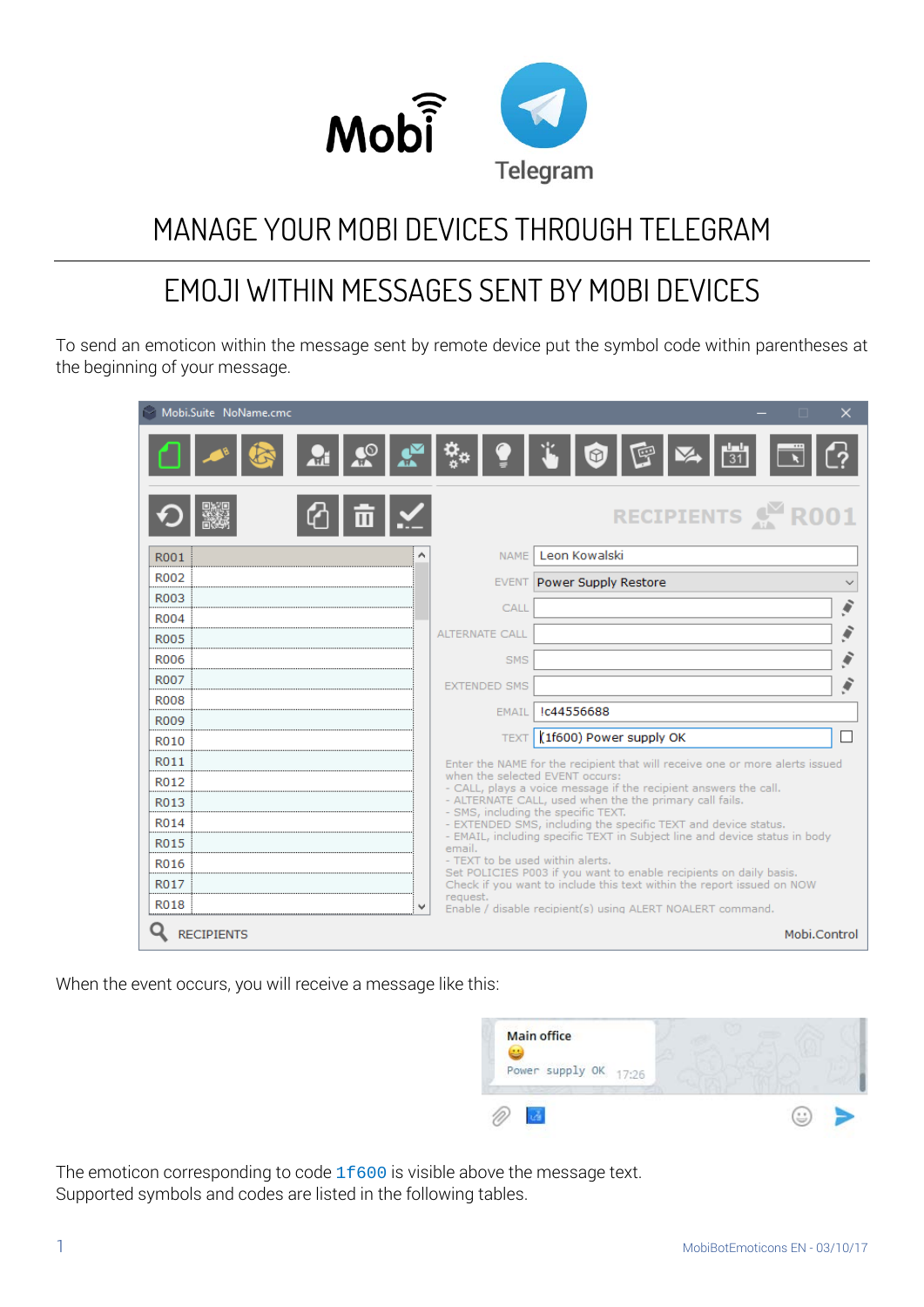| ٤                                 | <b>GRINNING FACE</b>                                 | 1f600 |
|-----------------------------------|------------------------------------------------------|-------|
| ٤                                 | <b>GRIMACING FACE</b>                                | 1f62c |
| ۲                                 | <b>GRINNING FACE WITH SMILING EYES</b>               | 1f601 |
| ٢                                 | FACE WITH TEARS OF JOY                               | 1f602 |
| ٢                                 | SMILING FACE WITH OPEN MOUTH                         | 1f603 |
| ٢                                 | SMILING FACE WITH OPEN MOUTH AND SMILING EYES        | 1f604 |
| ٤                                 | SMILING FACE WITH OPEN MOUTH AND COLD SWEAT          | 1f605 |
| ٤                                 | SMILING FACE WITH OPEN MOUTH AND TIGHTLY-CLOSED EYES | 1f606 |
| ١                                 | SMILING FACE WITH HALO                               | 1f607 |
| $\odot$                           | <b>WINKING FACE</b>                                  | 1f609 |
| $\mathbb{C}$                      | SMILING FACE WITH SMILING EYES                       | 1f60a |
| $\bigodot$                        | <b>SLIGHTLY SMILING FACE</b>                         | 1f642 |
| $(\hspace{-1.5pt}{\Large \odot})$ | <b>UPSIDE-DOWN FACE</b>                              | 1f643 |
| ٤                                 | FACE SAVOURING DELICIOUS FOOD                        | 1f60b |
| $\mathbb{C}$                      | <b>RELIEVED FACE</b>                                 | 1f60c |
| $\odot$                           | SMILING FACE WITH HEART-SHAPED EYES                  | 1f60d |
| نع)                               | <b>FACE THROWING A KISS</b>                          | 1f618 |
| پخ                                | <b>KISSING FACE</b>                                  | 1f617 |
| $\odot$                           | KISSING FACE WITH SMILING EYES                       | 1f619 |
| $\bf \hat{c}$                     | KISSING FACE WITH CLOSED EYES                        | 1f61a |
| ٤                                 | FACE WITH STUCK-OUT TONGUE AND WINKING EYE           | 1f61c |
| ۲                                 | FACE WITH STUCK-OUT TONGUE AND TIGHTLY-CLOSED EYES   | 1f61d |
| $\bigoplus$                       | <b>FACE WITH STUCK-OUT TONGUE</b>                    | 1f61b |
|                                   | MONEY-MOUTH FACE                                     | 1f911 |
|                                   | <b>NERD FACE</b>                                     | 1f913 |
| $\bm{\mathbb{Q}}$                 | SMILING FACE WITH SUNGLASSES                         | 1f60e |
|                                   | <b>HUGGING FACE</b>                                  | 1f917 |
| $\odot$                           | <b>SMIRKING FACE</b>                                 | 1f60f |
| $(\cdot)$                         | <b>FACE WITHOUT MOUTH</b>                            | 1f636 |
| $\bigodot$                        | <b>NEUTRAL FACE</b>                                  | 1f610 |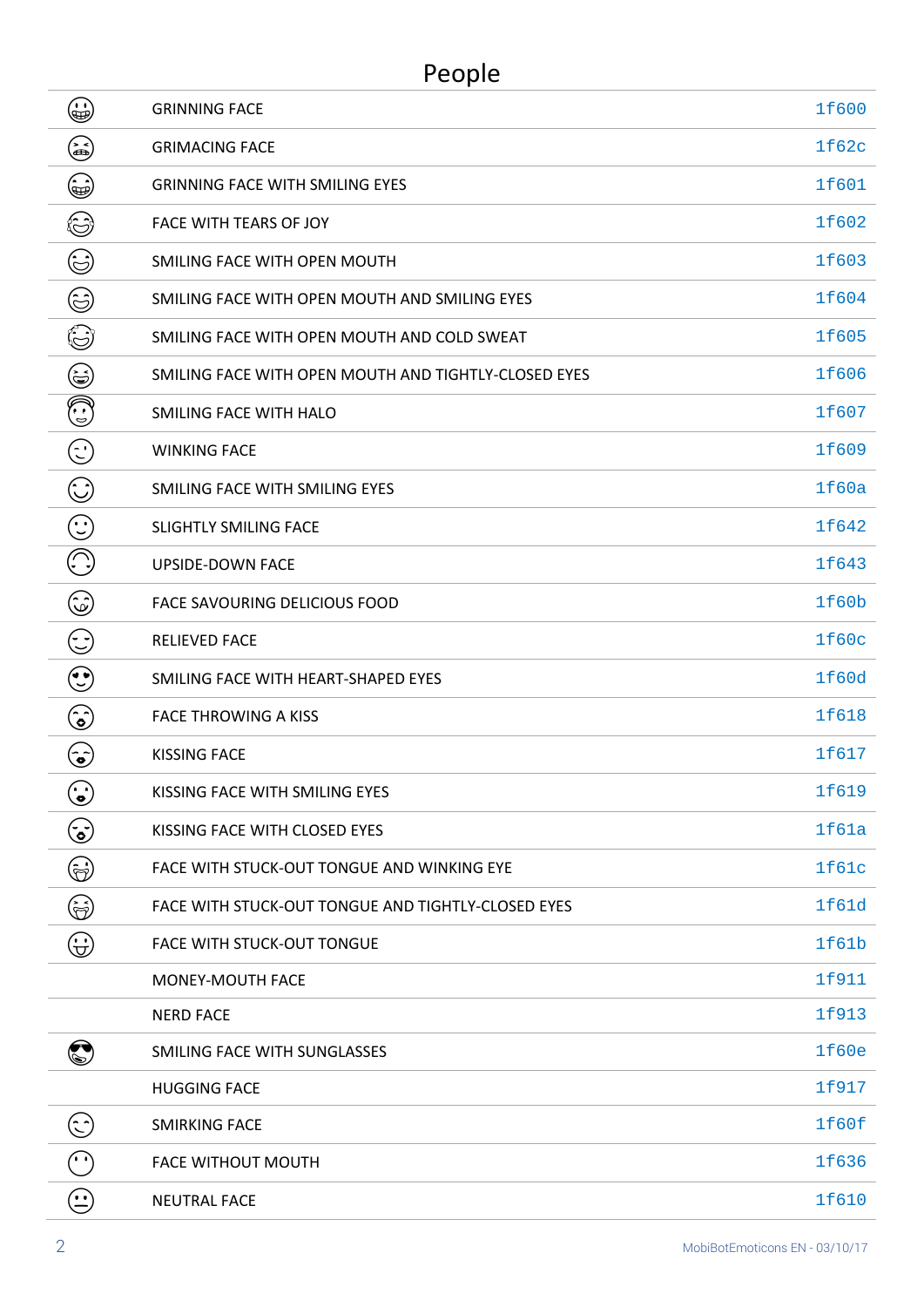| €                                                                                                       | <b>EXPRESSIONLESS FACE</b>          | 1f611 |
|---------------------------------------------------------------------------------------------------------|-------------------------------------|-------|
| $\mathfrak{S}% _{T}=\mathfrak{S}_{T}\!\left( a,b\right) ,\ \mathfrak{S}_{T}=C_{T}\!\left( a,b\right) ,$ | <b>UNAMUSED FACE</b>                | 1f612 |
| $\bigodot$                                                                                              | <b>FACE WITH ROLLING EYES</b>       | 1f644 |
|                                                                                                         | <b>THINKING FACE</b>                | 1f914 |
| ♦                                                                                                       | <b>FLUSHED FACE</b>                 | 1f633 |
| $\odot$                                                                                                 | <b>DISAPPOINTED FACE</b>            | 1f61e |
| ٥                                                                                                       | <b>WORRIED FACE</b>                 | 1f61f |
| ۵                                                                                                       | <b>ANGRY FACE</b>                   | 1f620 |
| $\odot$                                                                                                 | POUTING FACE                        | 1f621 |
| $\odot$                                                                                                 | PENSIVE FACE                        | 1f614 |
| $\mathbb{G}% _{M_{1},M_{2}}^{\alpha,\beta}$                                                             | <b>CONFUSED FACE</b>                | 1f615 |
| $\odot$                                                                                                 | <b>SLIGHTLY FROWNING FACE</b>       | 1f641 |
| $\odot$                                                                                                 | PERSEVERING FACE                    | 1f623 |
| $\mathbf{C}$                                                                                            | <b>CONFOUNDED FACE</b>              | 1f616 |
| کچأ                                                                                                     | <b>TIRED FACE</b>                   | 1f62b |
| $\odot$                                                                                                 | <b>WEARY FACE</b>                   | 1f629 |
| ٤                                                                                                       | FACE WITH LOOK OF TRIUMPH           | 1f624 |
| $\odot$                                                                                                 | FACE WITH OPEN MOUTH                | 1f62e |
| $\odot$                                                                                                 | FACE SCREAMING IN FEAR              | 1f631 |
| ٤                                                                                                       | <b>FEARFUL FACE</b>                 | 1f628 |
| ٥                                                                                                       | FACE WITH OPEN MOUTH AND COLD SWEAT | 1f630 |
| $\odot$                                                                                                 | <b>HUSHED FACE</b>                  | 1f62f |
| ٤                                                                                                       | FROWNING FACE WITH OPEN MOUTH       | 1f626 |
| 6)                                                                                                      | ANGUISHED FACE                      | 1f627 |
| ٣                                                                                                       | <b>CRYING FACE</b>                  | 1f622 |
| ٩                                                                                                       | DISAPPOINTED BUT RELIEVED FACE      | 1f625 |
| (پ)                                                                                                     | <b>SLEEPY FACE</b>                  | 1f62a |
| (پم                                                                                                     | FACE WITH COLD SWEAT                | 1f613 |
| ٤                                                                                                       | <b>LOUDLY CRYING FACE</b>           | 1f62d |
| ۴                                                                                                       | <b>DIZZY FACE</b>                   | 1f635 |
| $\binom{5}{2}$                                                                                          | <b>ASTONISHED FACE</b>              | 1f632 |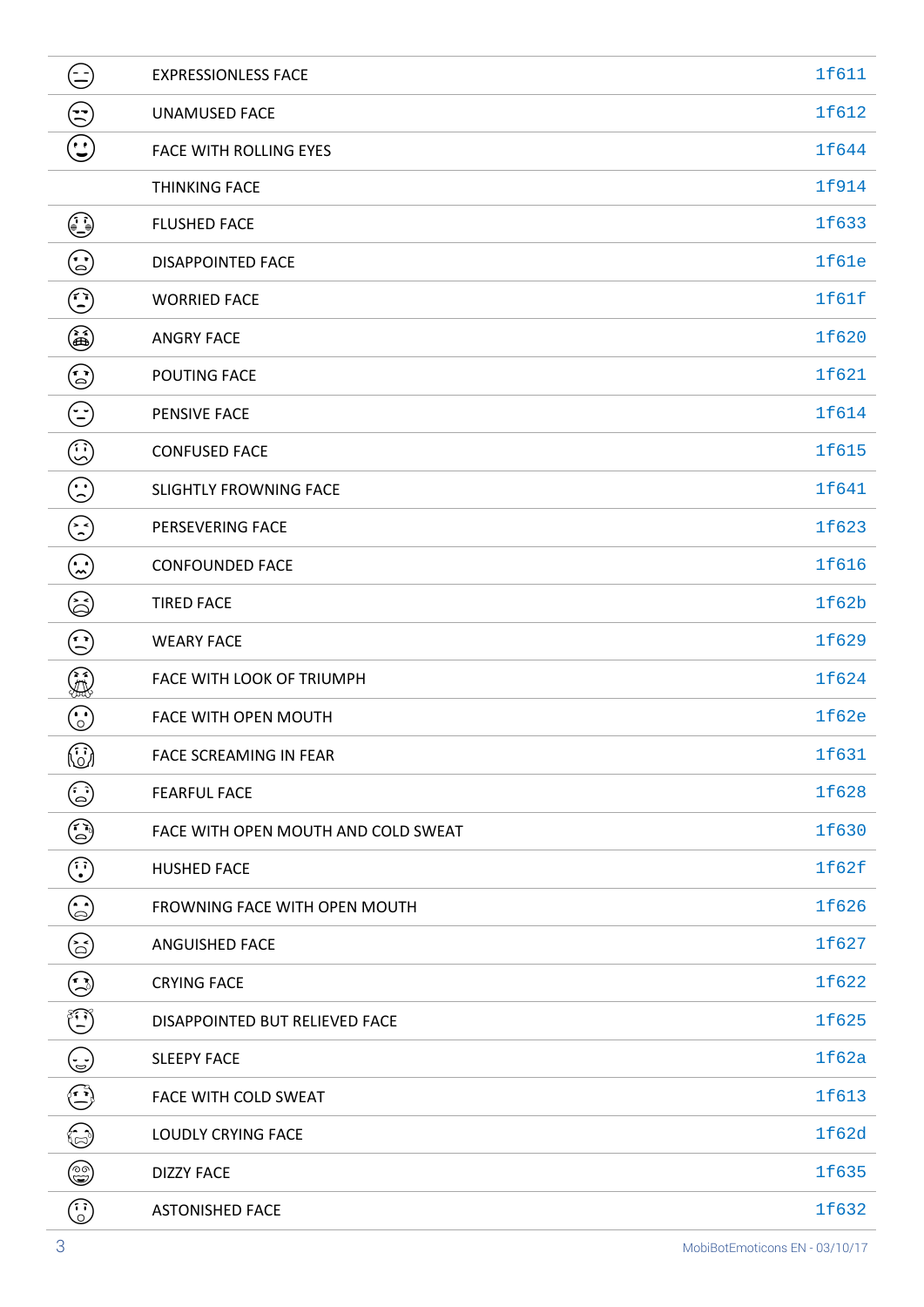|                                    | ZIPPER-MOUTH FACE                          | 1f910 |
|------------------------------------|--------------------------------------------|-------|
| ⊖                                  | FACE WITH MEDICAL MASK                     | 1f637 |
| $\overline{?}$                     | <b>FACE WITH THERMOMETER</b>               | 1f912 |
| $\overline{?}$                     | FACE WITH HEAD-BANDAGE                     | 1f915 |
| $\left(\frac{\cdot}{\cdot}\right)$ | <b>SLEEPING FACE</b>                       | 1f634 |
| Zz                                 | SLEEPING SYMBOL                            | 1f4a4 |
| ے                                  | PILE OF POO                                | 1f4a9 |
| $\mathbb{G}% _{\mathbb{Z}}$        | SMILING FACE WITH HORNS                    | 1f608 |
| Œ                                  | <b>IMP</b>                                 | 1f47f |
| U                                  | <b>JAPANESE OGRE</b>                       | 1f479 |
| 쭎                                  | <b>JAPANESE GOBLIN</b>                     | 1f47a |
| ٤                                  | <b>GHOST</b>                               | 1f47b |
| ගු                                 | <b>SKULL</b>                               | 1f480 |
| $\boldsymbol{\Psi}$                | EXTRATERRESTRIAL ALIEN                     | 1f47d |
| $\mathbf{a}$                       | <b>ALIEN MONSTER</b>                       | 1f47e |
| $\overline{?}$                     | <b>ROBOT FACE</b>                          | 1f916 |
| 绶                                  | SMILING CAT FACE WITH OPEN MOUTH           | 1f63a |
| 礟                                  | <b>GRINNING CAT FACE WITH SMILING EYES</b> | 1f638 |
| ₩<br>$\sim$                        | CAT FACE WITH TEARS OF JOY                 | 1f639 |
| ₩                                  | SMILING CAT FACE WITH HEART-SHAPED EYES    | 1f63b |
| ₩                                  | CAT FACE WITH WRY SMILE                    | 1f63c |
| 蚕                                  | KISSING CAT FACE WITH CLOSED EYES          | 1f63d |
| 叠                                  | <b>WEARY CAT FACE</b>                      | 1f640 |
| 愈                                  | <b>CRYING CAT FACE</b>                     | 1f63f |
| 蚕                                  | POUTING CAT FACE                           | 1f63e |
| $\mathbb{C}^2$                     | PERSON RAISING BOTH HANDS IN CELEBRATION   | 1f64c |
| ₩                                  | <b>CLAPPING HANDS SIGN</b>                 | 1f44f |
|                                    | THUMBS UP SIGN                             | 1f44d |
|                                    | THUMBS DOWN SIGN                           | 1f44e |
| መ                                  | <b>FISTED HAND SIGN</b>                    | 1f44a |
| ₩                                  | <b>RAISED FIST</b>                         | 270a  |
|                                    |                                            |       |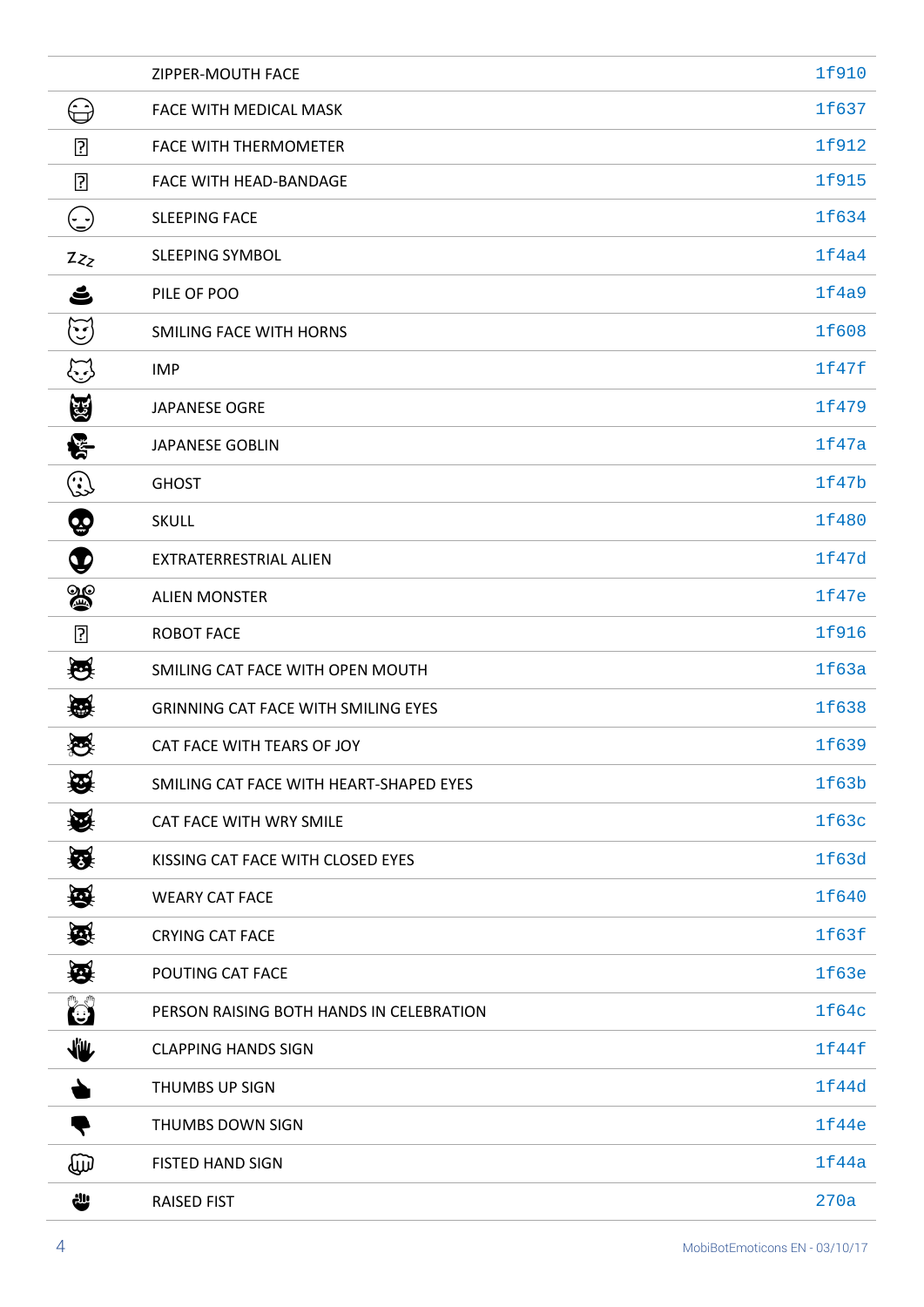| 汤                                    | <b>WAVING HAND SIGN</b>                               | 1f44b            |
|--------------------------------------|-------------------------------------------------------|------------------|
| Ê                                    | WHITE LEFT POINTING BACKHAND INDEX                    | 1f448            |
| G                                    | WHITE RIGHT POINTING BACKHAND INDEX                   | 1f449            |
| ᢤᡃ                                   | WHITE UP POINTING BACKHAND INDEX                      | 1f446            |
| ա)                                   | WHITE DOWN POINTING BACKHAND INDEX                    | 1f447            |
| <b>K</b>                             | OK HAND SIGN                                          | 1f44c            |
| Щ                                    | <b>RAISED HAND</b>                                    | 270 <sub>b</sub> |
| W                                    | RAISED HAND WITH FINGERS SPLAYED                      | 1f590            |
| ₩₩                                   | <b>OPEN HANDS SIGN</b>                                | 1f450            |
| 6                                    | <b>FLEXED BICEPS</b>                                  | 1f4aa            |
| ÉN                                   | PERSON WITH FOLDED HANDS                              | 1f64f            |
| M                                    | RAISED HAND WITH PART BETWEEN MIDDLE AND RING FINGERS | 1f596            |
| $\boxed{?}$                          | <b>SIGN OF THE HORNS</b>                              | 1f918            |
| ᢢ                                    | REVERSED HAND WITH MIDDLE FINGER EXTENDED             | 1f595            |
| ÙĪ                                   | <b>NAIL POLISH</b>                                    | 1f485            |
| ◇                                    | <b>MOUTH</b>                                          | 1f444            |
| $\bigtriangledown$                   | <b>TONGUE</b>                                         | 1f445            |
| $\mathbb{C}$                         | EAR                                                   | 1f442            |
| ς)                                   | <b>NOSE</b>                                           | 1f443            |
| $\circledcirc$                       | EYE                                                   | 1f441            |
| $\widehat{\bullet}\widehat{\bullet}$ | <b>EYES</b>                                           | 1f440            |
| $\geq$                               | SPEAKING HEAD IN SILHOUETTE                           | 1f5e3            |
|                                      | <b>BUST IN SILHOUETTE</b>                             | 1f464            |
| Å                                    | <b>BUSTS IN SILHOUETTE</b>                            | 1f465            |
| ٤                                    | <b>BABY</b>                                           | 1f476            |
| $\hat{\mathbf{z}}$                   | <b>BOY</b>                                            | 1f466            |
| $\boldsymbol{\hat{\Sigma}}$          | <b>GIRL</b>                                           | 1f467            |
| Ĵ                                    | <b>MAN</b>                                            | 1f468            |
| 2                                    | <b>WOMAN</b>                                          | 1f469            |
| ۞                                    | PERSON WITH BLOND HAIR                                | 1f471            |
| ණි                                   | <b>OLDER MAN</b>                                      | 1f474            |
|                                      |                                                       |                  |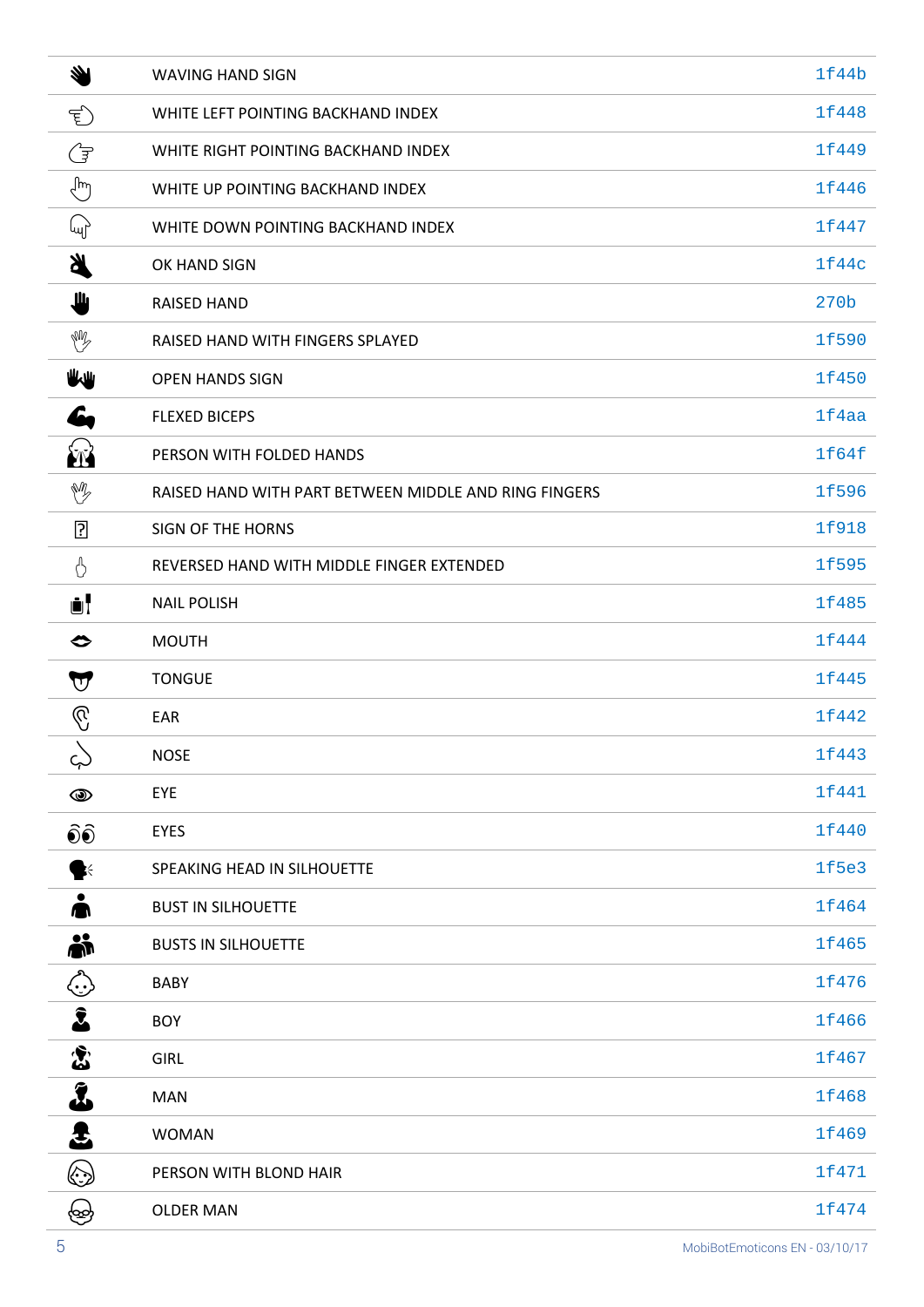| ઉૐ                                       | <b>OLDER WOMAN</b>             | 1f475        |
|------------------------------------------|--------------------------------|--------------|
| €                                        | MAN WITH GUA PI MAO            | 1f472        |
| ٢                                        | <b>MAN WITH TURBAN</b>         | 1f473        |
| 8                                        | POLICE OFFICER                 | <b>1f46e</b> |
| ₩                                        | <b>CONSTRUCTION WORKER</b>     | 1f477        |
| V                                        | <b>GUARDSMAN</b>               | 1f482        |
| ම්                                       | <b>FATHER CHRISTMAS</b>        | 1f385        |
| €                                        | <b>PRINCESS</b>                | 1f478        |
| ۱                                        | <b>BRIDE WITH VEIL</b>         | 1f470        |
| $\mathbf{\hat{y}}$                       | <b>BABY ANGEL</b>              | 1f47c        |
| 蛋                                        | PERSON BOWING DEEPLY           | 1f647        |
| <u>__</u>                                | <b>INFORMATION DESK PERSON</b> | 1f481        |
| ૂ<br>સંદે                                | FACE WITH NO GOOD GESTURE      | 1f645        |
| <b>ARAN</b>                              | <b>FACE WITH OK GESTURE</b>    | 1f646        |
| C                                        | HAPPY PERSON RAISING ONE HAND  | 1f64b        |
| $\bigodot$                               | PERSON WITH POUTING FACE       | 1f64e        |
| $\left(\frac{1}{2}\right)$               | <b>PERSON FROWNING</b>         | 1f64d        |
| $\mathbf{Q}_\text{F}$                    | <b>HAIRCUT</b>                 | 1f487        |
| $\mathbb{G}$                             | <b>FACE MASSAGE</b>            | 1f486        |
| 置                                        | <b>DANCER</b>                  | 1f483        |
| $\mathbb{S}$                             | <b>WOMAN WITH BUNNY EARS</b>   | 1f46f        |
| $\boldsymbol{\dot{\mathcal{X}}}$         | PEDESTRIAN                     | 1f6b6        |
| 齐                                        | <b>RUNNER</b>                  | 1f3c3        |
| <b>İ¥</b>                                | MAN AND WOMAN HOLDING HANDS    | 1f46b        |
| 怦                                        | TWO WOMEN HOLDING HANDS        | 1f46d        |
| <b>ήή</b>                                | TWO MEN HOLDING HANDS          | 1f46c        |
| <b>ive</b>                               | <b>COUPLE WITH HEART</b>       | 1f491        |
| Ĩ                                        | <b>WOMANS CLOTHES</b>          | 1f45a        |
|                                          | <b>T-SHIRT</b>                 | 1f455        |
| N                                        | <b>JEANS</b>                   | 1f456        |
| $\textcolor{red}{\boldsymbol{\text{T}}}$ | <b>NECKTIE</b>                 | 1f454        |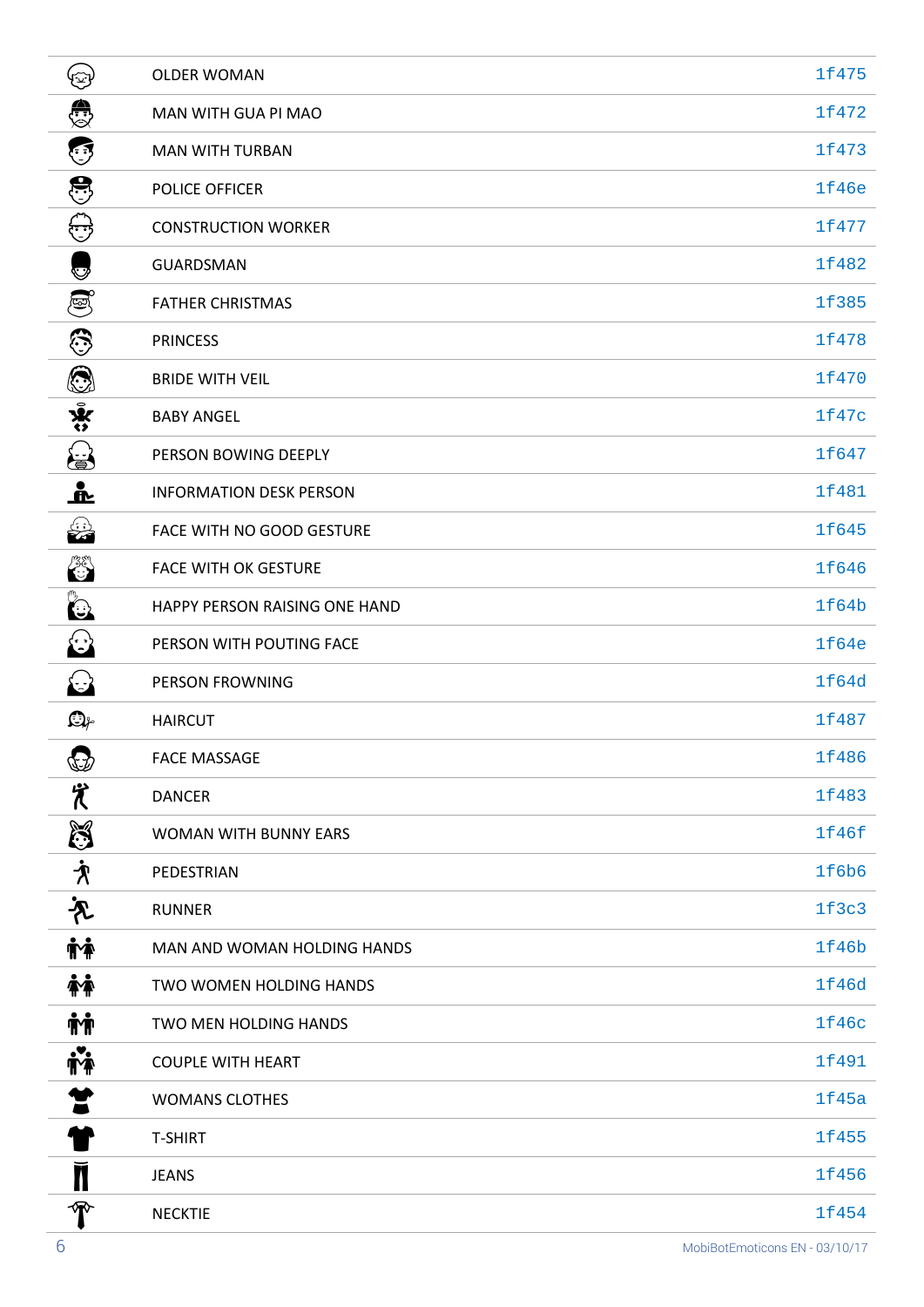|                                       | <b>DRESS</b>            | 1f457       |
|---------------------------------------|-------------------------|-------------|
| $\boldsymbol{\omega}$<br>$\checkmark$ | <b>BIKINI</b>           | 1f459       |
| i?                                    | <b>KIMONO</b>           | 1f458       |
| ∙<br>ī                                | <b>LIPSTICK</b>         | 1f484       |
| Ø                                     | <b>KISS MARK</b>        | 1f48b       |
| Ë)                                    | <b>FOOTPRINTS</b>       | 1f463       |
|                                       | HIGH-HEELED SHOE        | 1f460       |
| $\overline{\phantom{a}}$              | <b>WOMANS SANDAL</b>    | 1f461       |
|                                       | <b>WOMANS BOOTS</b>     | 1f462       |
|                                       | <b>MANS SHOE</b>        | 1f45e       |
| حنكا                                  | <b>ATHLETIC SHOE</b>    | 1f45f       |
| $\bullet$                             | <b>WOMANS HAT</b>       | 1f452       |
|                                       | <b>TOP HAT</b>          | 1f3a9       |
| $\bullet$                             | <b>GRADUATION CAP</b>   | 1f393       |
| 凶                                     | <b>CROWN</b>            | 1f451       |
| ⊖                                     | HELMET WITH WHITE CROSS | <b>26d1</b> |
| Î                                     | SCHOOL SATCHEL          | 1f392       |
|                                       | <b>POUCH</b>            | 1f45d       |
| ∸                                     | <b>PURSE</b>            | 1f45b       |
|                                       | HANDBAG                 | 1f45c       |
| 윤                                     | <b>BRIEFCASE</b>        | 1f4bc       |
| ᠪᡉ                                    | EYEGLASSES              | 1f453       |
| $\bullet\bullet$                      | DARK SUNGLASSES         | 1f576       |
| δ                                     | <b>RING</b>             | 1f48d       |
|                                       | CLOSED UMBRELLA         | 1f302       |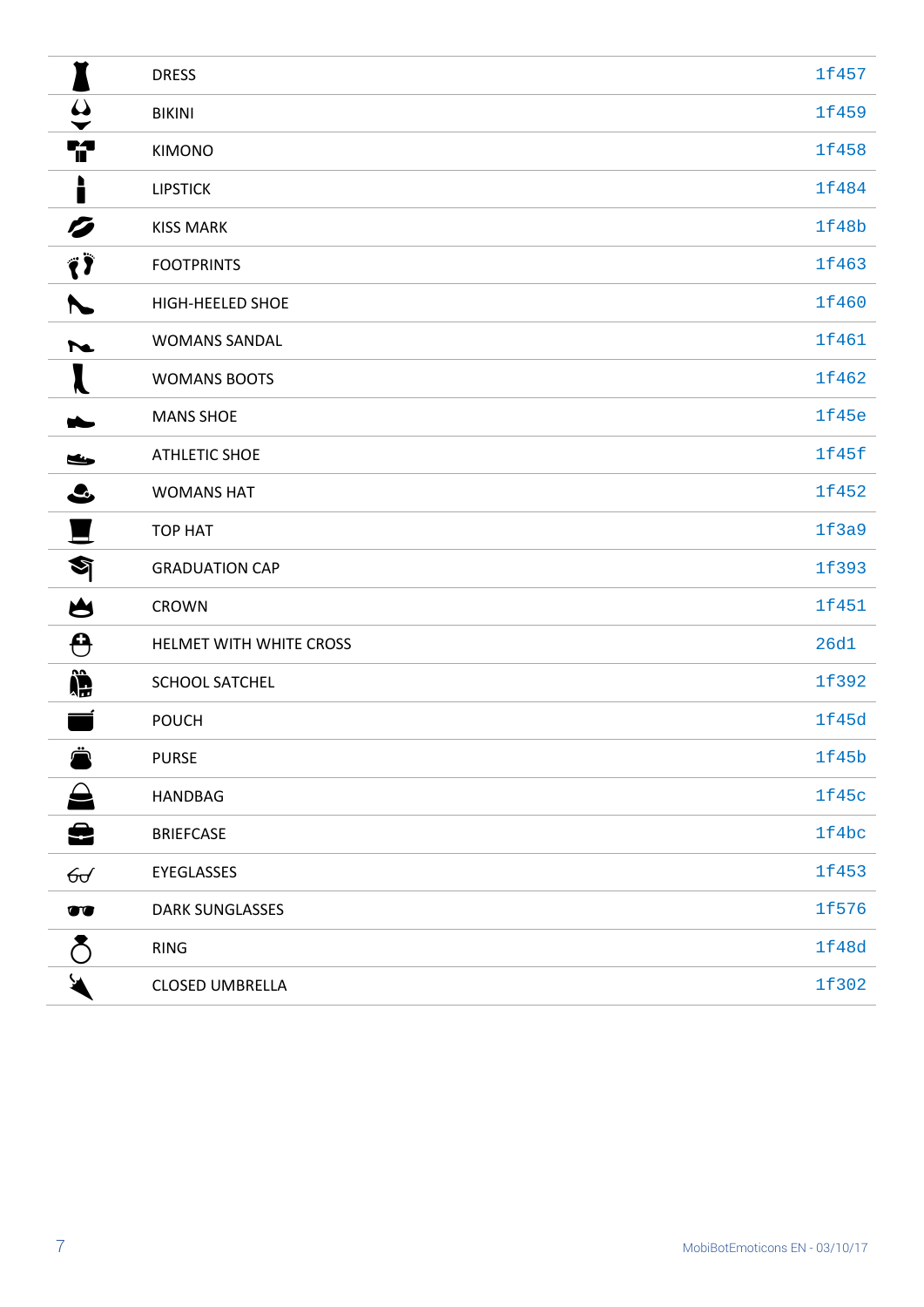|                       | <b>Nature</b>                  |       |
|-----------------------|--------------------------------|-------|
| 修                     | <b>DOG FACE</b>                | 1f436 |
| 赛                     | <b>CAT FACE</b>                | 1f431 |
| 黑                     | MOUSE FACE                     | 1f42d |
| 赏                     | <b>HAMSTER FACE</b>            | 1f439 |
| ₩                     | <b>RABBIT FACE</b>             | 1f430 |
| U                     | <b>BEAR FACE</b>               | 1f43b |
| $\odot$               | PANDA FACE                     | 1f43c |
| $\bigcirc$            | <b>KOALA</b>                   | 1f428 |
| 戀                     | <b>TIGER FACE</b>              | 1f42f |
| $\overline{?}$        | <b>LION FACE</b>               | 1f981 |
| Y                     | <b>COW FACE</b>                | 1f42e |
| 兮                     | PIG FACE                       | 1f437 |
| $\bm{\Omega}$         | PIG NOSE                       | 1f43d |
| ❤                     | <b>FROG FACE</b>               | 1f438 |
| $\mathcal{R}$         | <b>OCTOPUS</b>                 | 1f419 |
| ❤                     | <b>MONKEY FACE</b>             | 1f435 |
| ❤                     | SEE-NO-EVIL MONKEY             | 1f648 |
| $\odot$               | HEAR-NO-EVIL MONKEY            | 1f649 |
| 宻                     | SPEAK-NO-EVIL MONKEY           | 1f64a |
| $\blacktriangleright$ | <b>MONKEY</b>                  | 1f412 |
|                       | <b>CHICKEN</b>                 | 1f414 |
| පි                    | PENGUIN                        | 1f427 |
| R                     | <b>BIRD</b>                    | 1f426 |
| ●                     | <b>BABY CHICK</b>              | 1f424 |
| r.                    | <b>HATCHING CHICK</b>          | 1f423 |
| ❸<br>╥                | <b>FRONT-FACING BABY CHICK</b> | 1f425 |
| ₩                     | <b>WOLF FACE</b>               | 1f43a |
| 石                     | <b>BOAR</b>                    | 1f417 |
| ₩                     | <b>HORSE FACE</b>              | 1f434 |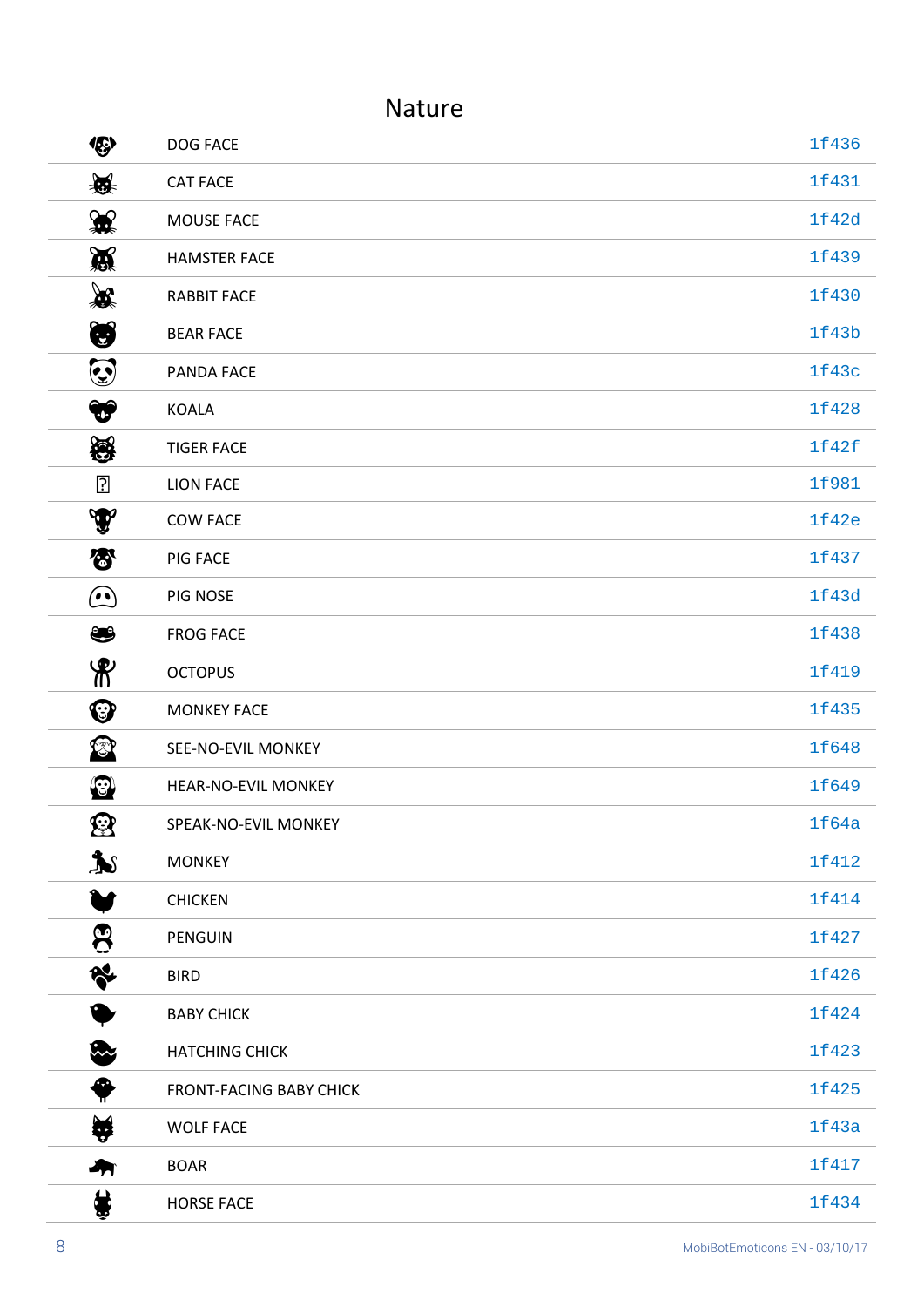| $\overline{?}$                                                                                  | <b>UNICORN FACE</b>   | 1f984 |
|-------------------------------------------------------------------------------------------------|-----------------------|-------|
| 赏                                                                                               | <b>HONEYBEE</b>       | 1f41d |
| 养                                                                                               | <b>BUG</b>            | 1f41b |
| LO.                                                                                             | SNAIL                 | 1f40c |
| $\bigstar$                                                                                      | <b>LADY BEETLE</b>    | 1f41e |
| 眷                                                                                               | <b>ANT</b>            | 1f41c |
| $\left\langle \hspace{-1.2cm} \left\langle \bullet \right\rangle \hspace{-1.2cm} \right\rangle$ | <b>SPIDER</b>         | 1f577 |
| $\overline{?}$                                                                                  | <b>SCORPION</b>       | 1f982 |
| $\overline{?}$                                                                                  | CRAB                  | 1f980 |
| $\mathcal{L}_{\mathcal{A}}$                                                                     | SNAKE                 | 1f40d |
| $\overline{\bullet}$                                                                            | <b>TURTLE</b>         | 1f422 |
| $\sum$                                                                                          | <b>TROPICAL FISH</b>  | 1f420 |
| $\clubsuit$                                                                                     | <b>FISH</b>           | 1f41f |
| ❤                                                                                               | <b>BLOWFISH</b>       | 1f421 |
| $\mathcal{P}$                                                                                   | <b>DOLPHIN</b>        | 1f42c |
| $\mathbf{\dot{a}}$                                                                              | SPOUTING WHALE        | 1f433 |
| Í                                                                                               | WHALE                 | 1f40b |
| <i>€</i>                                                                                        | CROCODILE             | 1f40a |
| 73                                                                                              | LEOPARD               | 1f406 |
| 湧                                                                                               | <b>TIGER</b>          | 1f405 |
| ❤ক                                                                                              | <b>WATER BUFFALO</b>  | 1f403 |
| $\mathcal{F}_{\mathcal{F}}$                                                                     | OX                    | 1f402 |
| $\mathbf{r}_{\text{max}}$                                                                       | COW                   | 1f404 |
| $\blacklozenge$                                                                                 | DROMEDARY CAMEL       | 1f42a |
| $\blacklozenge$                                                                                 | <b>BACTRIAN CAMEL</b> | 1f42b |
| PA                                                                                              | ELEPHANT              | 1f418 |
| $\blacktriangleright$                                                                           | GOAT                  | 1f410 |
| $\sum_{n=1}^{\infty}$                                                                           | <b>RAM</b>            | 1f40f |
| $\bigoplus$                                                                                     | <b>SHEEP</b>          | 1f411 |
| $\mathbf{\mathcal{F}}$                                                                          | <b>HORSE</b>          | 1f40e |
| 号                                                                                               | PIG                   | 1f416 |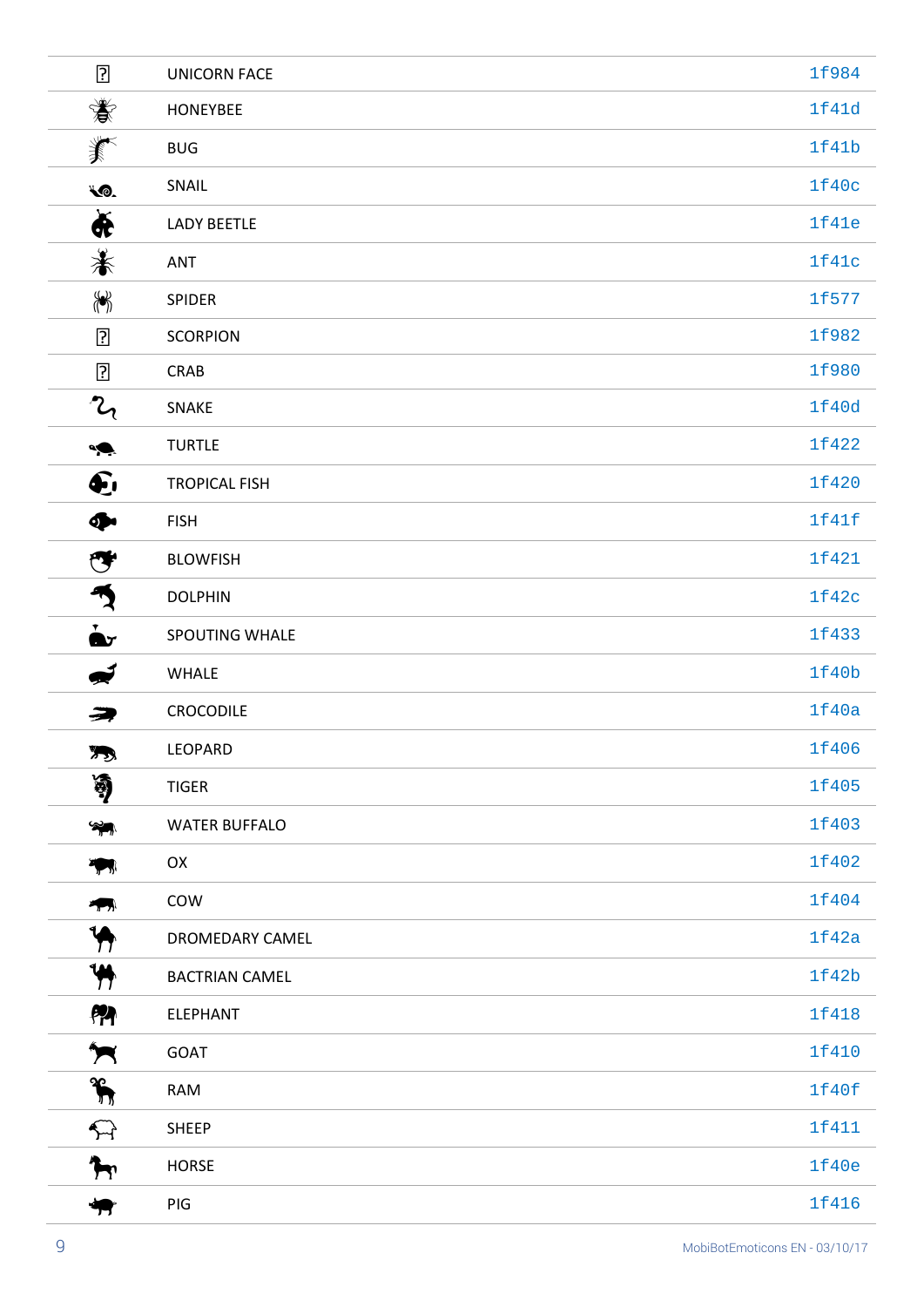| $\blacklozenge$        | <b>RAT</b>              | 1f400 |
|------------------------|-------------------------|-------|
| $\clubsuit$            | <b>MOUSE</b>            | 1f401 |
| ₩                      | <b>ROOSTER</b>          | 1f413 |
| ?                      | <b>TURKEY</b>           | 1f983 |
| Y                      | DOVE OF PEACE           | 1f54a |
| ★                      | <b>DOG</b>              | 1f415 |
| $\frac{1}{2}$          | <b>POODLE</b>           | 1f429 |
| )                      | <b>CAT</b>              | 1f408 |
| $\blacklozenge$        | <b>RABBIT</b>           | 1f407 |
| ł,                     | <b>CHIPMUNK</b>         | 1f43f |
|                        | <b>PAW PRINTS</b>       | 1f43e |
| 家                      | <b>DRAGON</b>           | 1f409 |
| 恩                      | <b>DRAGON FACE</b>      | 1f432 |
| ф.                     | <b>CACTUS</b>           | 1f335 |
| 羞                      | <b>CHRISTMAS TREE</b>   | 1f384 |
| 耒                      | <b>EVERGREEN TREE</b>   | 1f332 |
| т                      | <b>DECIDUOUS TREE</b>   | 1f333 |
| $\gamma$               | <b>PALM TREE</b>        | 1f334 |
| $\cdot$<br>Ý           | <b>SEEDLING</b>         | 1f331 |
| ❖                      | <b>HERB</b>             | 1f33f |
| $\frac{1}{2}$          | <b>SHAMROCK</b>         | 2618  |
|                        | <b>FOUR LEAF CLOVER</b> | 1f340 |
| ₩                      | PINE DECORATION         | 1f38d |
| 不                      | <b>TANABATA TREE</b>    | 1f38b |
| $\mathcal{S}^{\prime}$ | LEAF FLUTTERING IN WIND | 1f343 |
| Ø                      | <b>FALLEN LEAF</b>      | 1f342 |
| ₩                      | <b>MAPLE LEAF</b>       | 1f341 |
| 学                      | <b>EAR OF RICE</b>      | 1f33e |
| ✿                      | <b>HIBISCUS</b>         | 1f33a |
| ♦                      | <b>SUNFLOWER</b>        | 1f33b |
| $\tilde{\mathbf{z}}$   | <b>ROSE</b>             | 1f339 |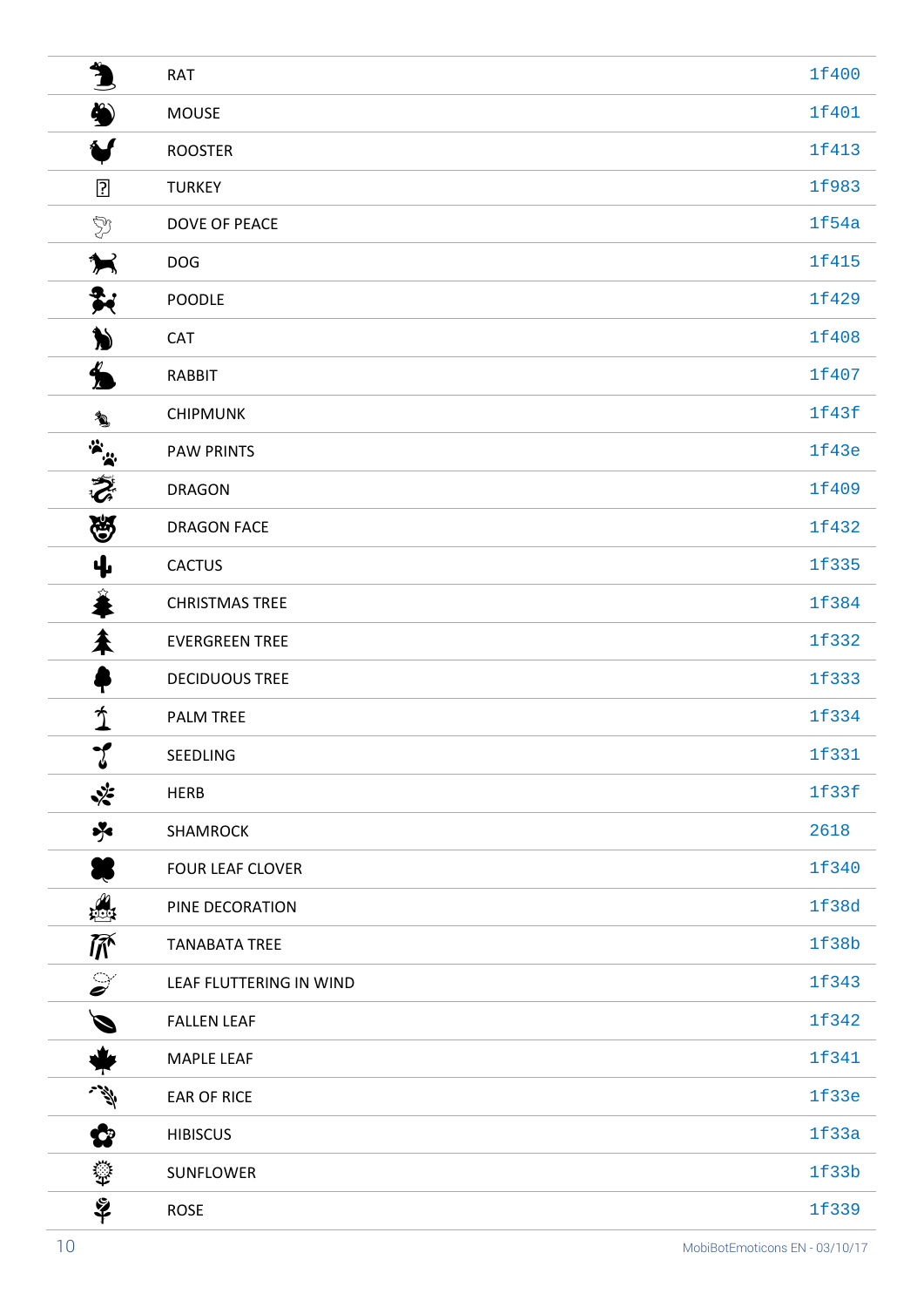| ∜                    | <b>TULIP</b>                     | 1f337 |
|----------------------|----------------------------------|-------|
| Q                    | <b>BLOSSOM</b>                   | 1f33c |
| ☆                    | <b>CHERRY BLOSSOM</b>            | 1f338 |
| چينې<br>\            | <b>BOUQUET</b>                   | 1f490 |
| 0                    | <b>MUSHROOM</b>                  | 1f344 |
|                      | <b>CHESTNUT</b>                  | 1f330 |
| $\bf \bm \Theta$     | JACK-O-LANTERN                   | 1f383 |
| $\bullet$            | SPIRAL SHELL                     | 1f41a |
| 働                    | <b>SPIDER WEB</b>                | 1f578 |
| ۱                    | <b>EARTH GLOBE AMERICAS</b>      | 1f30e |
| ❤                    | <b>EARTH GLOBE EUROPE-AFRICA</b> | 1f30d |
| ٤                    | EARTH GLOBE ASIA-AUSTRALIA       | 1f30f |
|                      | FULL MOON SYMBOL                 | 1f315 |
|                      | WANING GIBBOUS MOON SYMBOL       | 1f316 |
|                      | LAST QUARTER MOON SYMBOL         | 1f317 |
|                      | WANING CRESCENT MOON SYMBOL      | 1f318 |
|                      | NEW MOON SYMBOL                  | 1f311 |
|                      | WAXING CRESCENT MOON SYMBOL      | 1f312 |
| D                    | FIRST QUARTER MOON SYMBOL        | 1f313 |
|                      | WAXING GIBBOUS MOON SYMBOL       | 1f314 |
| Ŧ                    | NEW MOON WITH FACE               | 1f31a |
| ( وی                 | FULL MOON WITH FACE              | 1f31d |
| $\boldsymbol{\beta}$ | FIRST QUARTER MOON WITH FACE     | 1f31b |
| €                    | LAST QUARTER MOON WITH FACE      | 1f31c |
| 辯                    | <b>SUN WITH FACE</b>             | 1f31e |
|                      | <b>CRESCENT MOON</b>             | 1f319 |
| 鸞                    | <b>GLOWING STAR</b>              | 1f31f |
| ආ                    | <b>DIZZY SYMBOL</b>              | 1f4ab |
| ↟                    | <b>SPARKLES</b>                  | 2728  |
| ∵¥                   | WHITE SUN WITH SMALL CLOUD       | 1f324 |
| ¢                    | WHITE SUN BEHIND CLOUD           | 1f325 |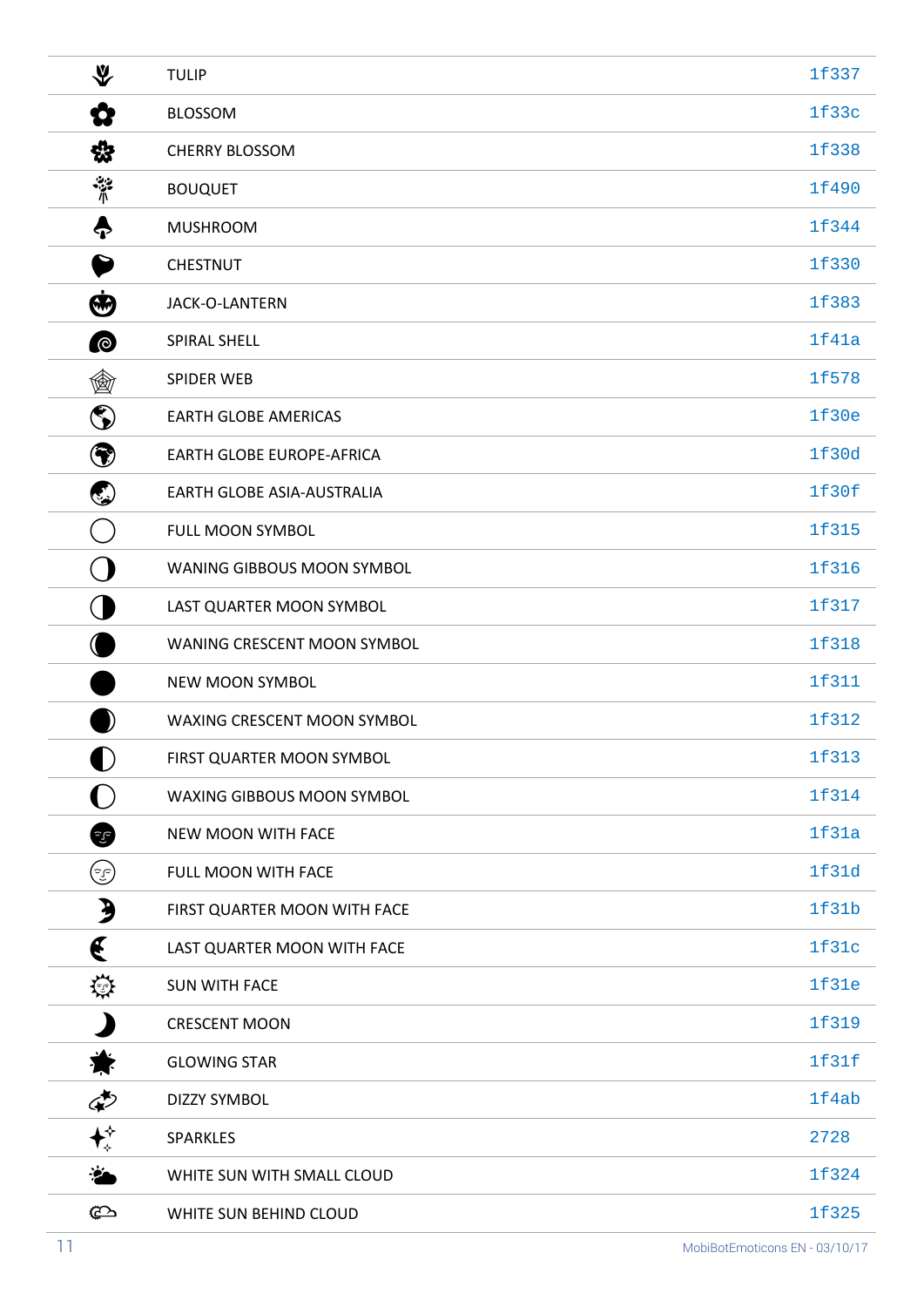| چة                                                                                                                                                                                                                                                                                                                                                  | WHITE SUN BEHIND CLOUD WITH RAIN | 1f326 |
|-----------------------------------------------------------------------------------------------------------------------------------------------------------------------------------------------------------------------------------------------------------------------------------------------------------------------------------------------------|----------------------------------|-------|
| ♣                                                                                                                                                                                                                                                                                                                                                   | <b>CLOUD WITH RAIN</b>           | 1f327 |
| جو                                                                                                                                                                                                                                                                                                                                                  | THUNDER CLOUD AND RAIN           | 26c8  |
| ÷                                                                                                                                                                                                                                                                                                                                                   | <b>CLOUD WITH LIGHTNING</b>      | 1f329 |
|                                                                                                                                                                                                                                                                                                                                                     | <b>FIRE</b>                      | 1f525 |
| 鮝                                                                                                                                                                                                                                                                                                                                                   | <b>COLLISION SYMBOL</b>          | 1f4a5 |
| $\ddot{\cdot}$                                                                                                                                                                                                                                                                                                                                      | <b>CLOUD WITH SNOW</b>           | 1f328 |
| 绿绿                                                                                                                                                                                                                                                                                                                                                  | WIND BLOWING FACE                | 1f32c |
| $\Rightarrow$                                                                                                                                                                                                                                                                                                                                       | <b>DASH SYMBOL</b>               | 1f4a8 |
| ₹                                                                                                                                                                                                                                                                                                                                                   | <b>CLOUD WITH TORNADO</b>        | 1f32a |
| $\begin{picture}(120,15) \put(0,0){\line(1,0){15}} \put(15,0){\line(1,0){15}} \put(15,0){\line(1,0){15}} \put(15,0){\line(1,0){15}} \put(15,0){\line(1,0){15}} \put(15,0){\line(1,0){15}} \put(15,0){\line(1,0){15}} \put(15,0){\line(1,0){15}} \put(15,0){\line(1,0){15}} \put(15,0){\line(1,0){15}} \put(15,0){\line(1,0){15}} \put(15,0){\line($ | <b>FOG</b>                       | 1f32b |
|                                                                                                                                                                                                                                                                                                                                                     | <b>DROPLET</b>                   | 1f4a7 |
| 2                                                                                                                                                                                                                                                                                                                                                   | SPLASHING SWEAT SYMBOL           | 1f4a6 |
|                                                                                                                                                                                                                                                                                                                                                     | <b>WATER WAVE</b>                | 1f30a |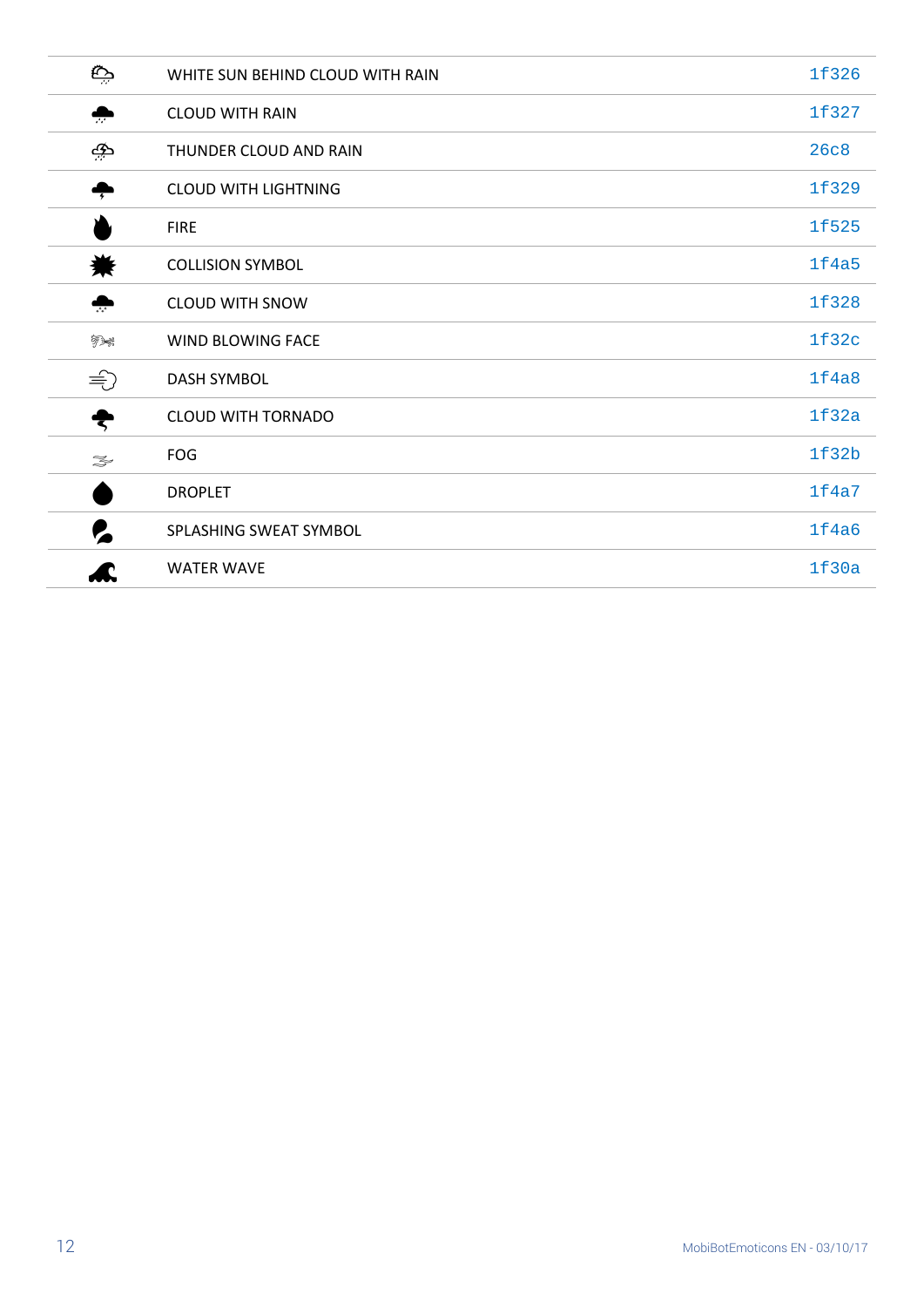| ood<br>ъ. |
|-----------|
|-----------|

| عع<br>ب              | <b>GREEN APPLE</b>    | 1f34f |
|----------------------|-----------------------|-------|
| ≚                    | <b>RED APPLE</b>      | 1f34e |
|                      | <b>PEAR</b>           | 1f350 |
| v                    | <b>TANGERINE</b>      | 1f34a |
|                      | <b>LEMON</b>          | 1f34b |
| $\propto$            | <b>BANANA</b>         | 1f34c |
| $\mathbf{w}$         | WATERMELON            | 1f349 |
| $\ddot{\cdot}$       | <b>GRAPES</b>         | 1f347 |
| Ť                    | STRAWBERRY            | 1f353 |
| $\boldsymbol{\odot}$ | <b>MELON</b>          | 1f348 |
| ₷                    | <b>CHERRIES</b>       | 1f352 |
| Ă                    | PEACH                 | 1f351 |
| 溪                    | PINEAPPLE             | 1f34d |
| ž                    | <b>TOMATO</b>         | 1f345 |
| Â                    | <b>AUBERGINE</b>      | 1f346 |
| Ø                    | <b>HOT PEPPER</b>     | 1f336 |
| ∜                    | <b>EAR OF MAIZE</b>   | 1f33d |
| $\mathbb{Q}$         | ROASTED SWEET POTATO  | 1f360 |
| کلم                  | <b>HONEY POT</b>      | 1f36f |
| W                    | <b>BREAD</b>          | 1f35e |
| ?                    | <b>CHEESE WEDGE</b>   | 1f9c0 |
| $\clubsuit$          | POULTRY LEG           | 1f357 |
| RIVER                | <b>MEAT ON BONE</b>   | 1f356 |
| ¥                    | <b>FRIED SHRIMP</b>   | 1f364 |
| $\Omega$             | <b>COOKING</b>        | 1f373 |
| 参                    | <b>HAMBURGER</b>      | 1f354 |
| Wh                   | <b>FRENCH FRIES</b>   | 1f35f |
| 을                    | HOT DOG               | 1f32d |
| 枭                    | <b>SLICE OF PIZZA</b> | 1f355 |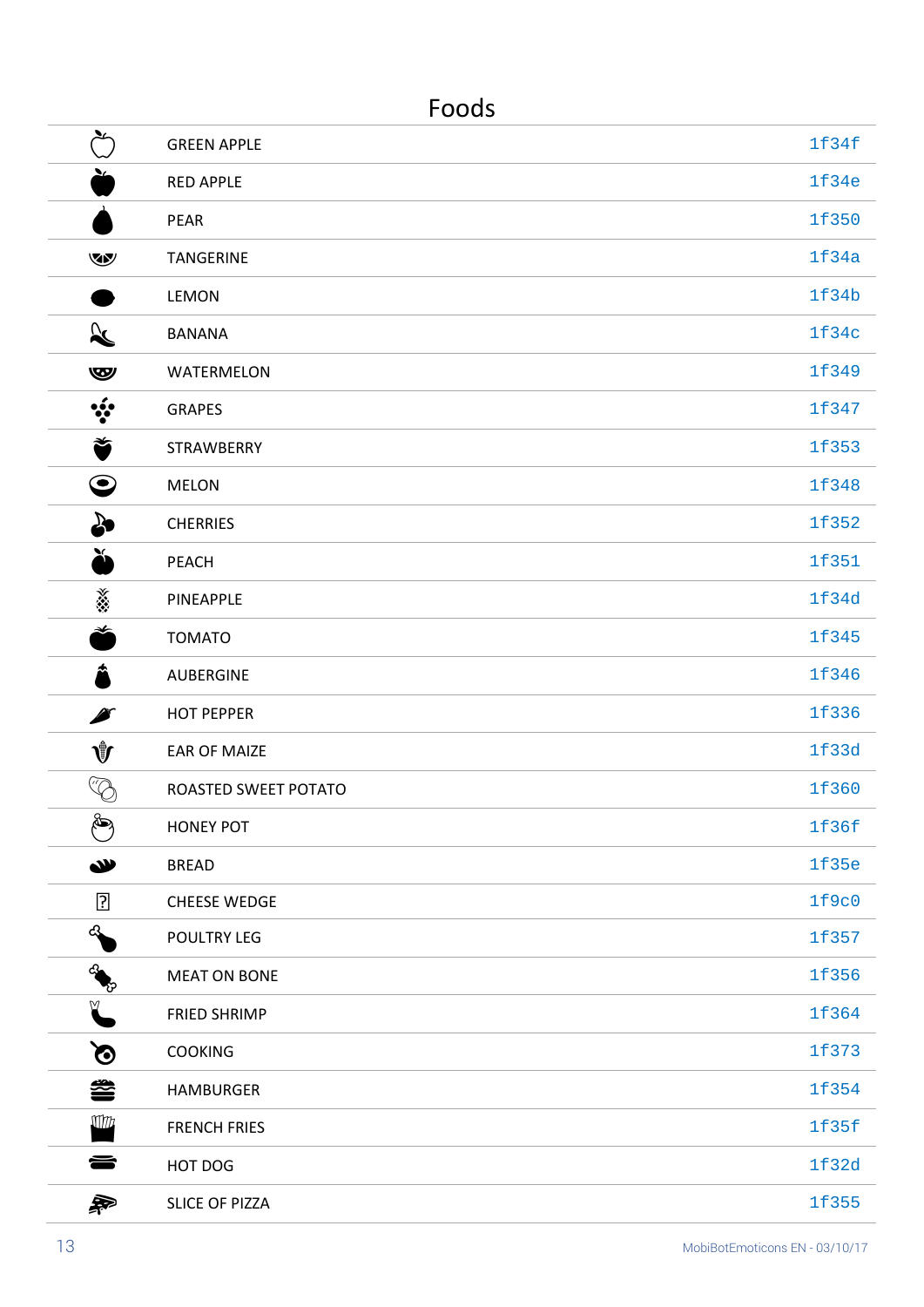| J                         | <b>SPAGHETTI</b>            | 1f35d |
|---------------------------|-----------------------------|-------|
| $\bigcirc$                | <b>TACO</b>                 | 1f32e |
| $\mathbb{Z}$              | <b>BURRITO</b>              | 1f32f |
| كك                        | <b>STEAMING BOWL</b>        | 1f35c |
| $\bigcirc$                | POT OF FOOD                 | 1f372 |
| ☺                         | FISH CAKE WITH SWIRL DESIGN | 1f365 |
| $\mathbf{e}$              | <b>SUSHI</b>                | 1f363 |
| 哩                         | <b>BENTO BOX</b>            | 1f371 |
| ē                         | <b>CURRY AND RICE</b>       | 1f35b |
| $\bigcirc$                | <b>RICE BALL</b>            | 1f359 |
| ⇔                         | <b>COOKED RICE</b>          | 1f35a |
|                           | <b>RICE CRACKER</b>         | 1f358 |
| $\mathbf{z}$              | <b>ODEN</b>                 | 1f362 |
| $\mathbf{r}_{\mathbf{q}}$ | <b>DANGO</b>                | 1f361 |
| $\heartsuit$              | <b>SHAVED ICE</b>           | 1f367 |
| යූ                        | <b>ICE CREAM</b>            | 1f368 |
| 얍                         | SOFT ICE CREAM              | 1f366 |
| E                         | SHORTCAKE                   | 1f370 |
| ٠<br>$\tilde{\mathbf{z}}$ | <b>BIRTHDAY CAKE</b>        | 1f382 |
|                           | <b>CUSTARD</b>              | 1f36e |
| $\mathbb{Q}$              | <b>CANDY</b>                | 1f36c |
| $\circledS$               | <b>LOLLIPOP</b>             | 1f36d |
| չ                         | <b>CHOCOLATE BAR</b>        | 1f36b |
|                           | <b>POPCORN</b>              | 1f37f |
| $\boldsymbol{\Theta}$     | <b>DOUGHNUT</b>             | 1f369 |
| $\odot$                   | <b>COOKIE</b>               | 1f36a |
| ⊡                         | <b>BEER MUG</b>             | 1f37a |
| $\mathcal{R}_\mathbb{Q}$  | <b>CLINKING BEER MUGS</b>   | 1f37b |
|                           | <b>WINE GLASS</b>           | 1f377 |
| Ī                         | <b>COCKTAIL GLASS</b>       | 1f378 |
|                           | <b>TROPICAL DRINK</b>       | 1f379 |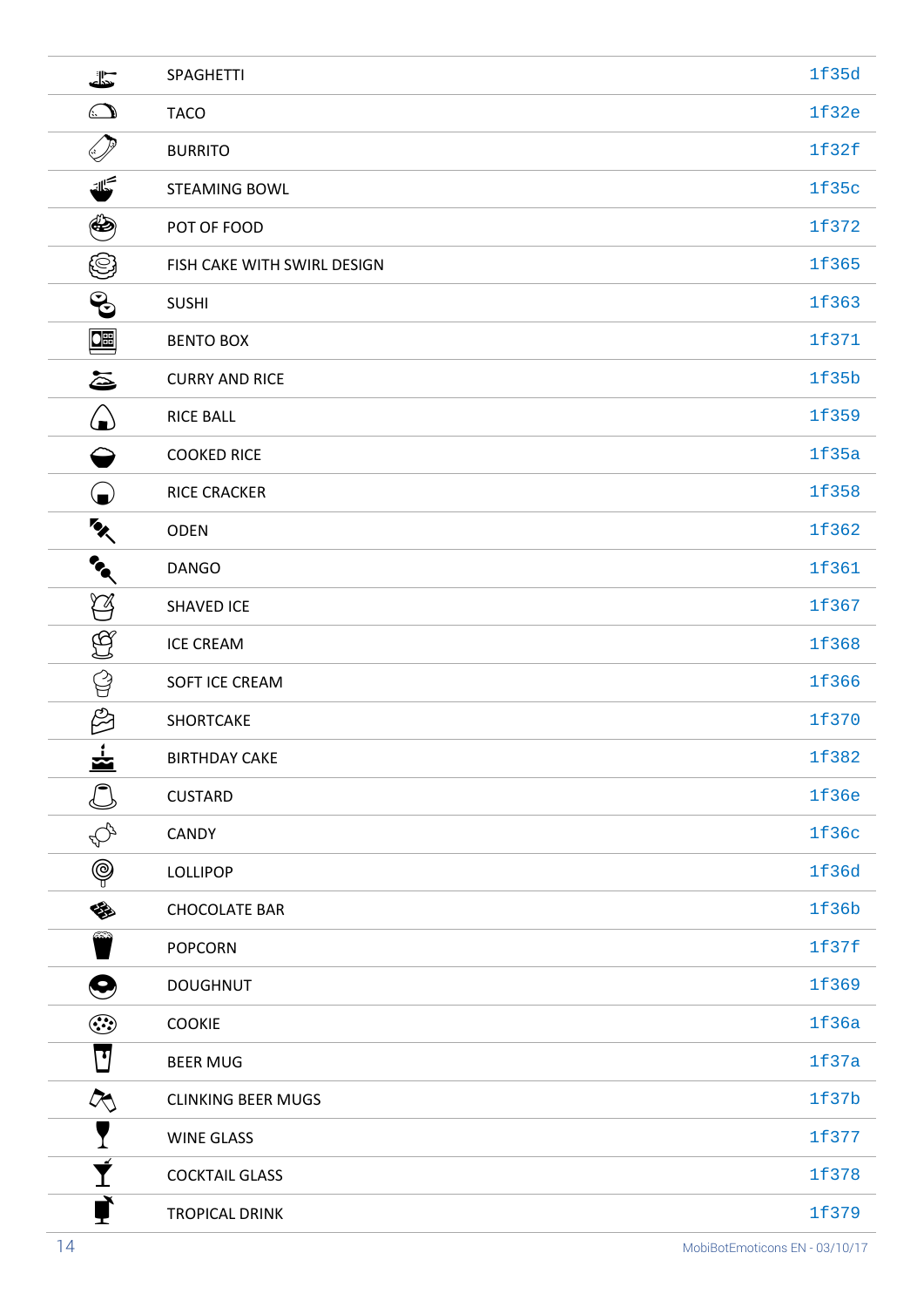| ಄:•.       | BOTTLE WITH POPPING CORK     | 1f37e |
|------------|------------------------------|-------|
|            | SAKE BOTTLE AND CUP          | 1f376 |
| ₹          | <b>TEACUP WITHOUT HANDLE</b> | 1f375 |
|            | <b>BABY BOTTLE</b>           | 1f37c |
| Ш          | <b>FORK AND KNIFE</b>        | 1f374 |
| <b>101</b> | FORK AND KNIFE WITH PLATE    | 1f37d |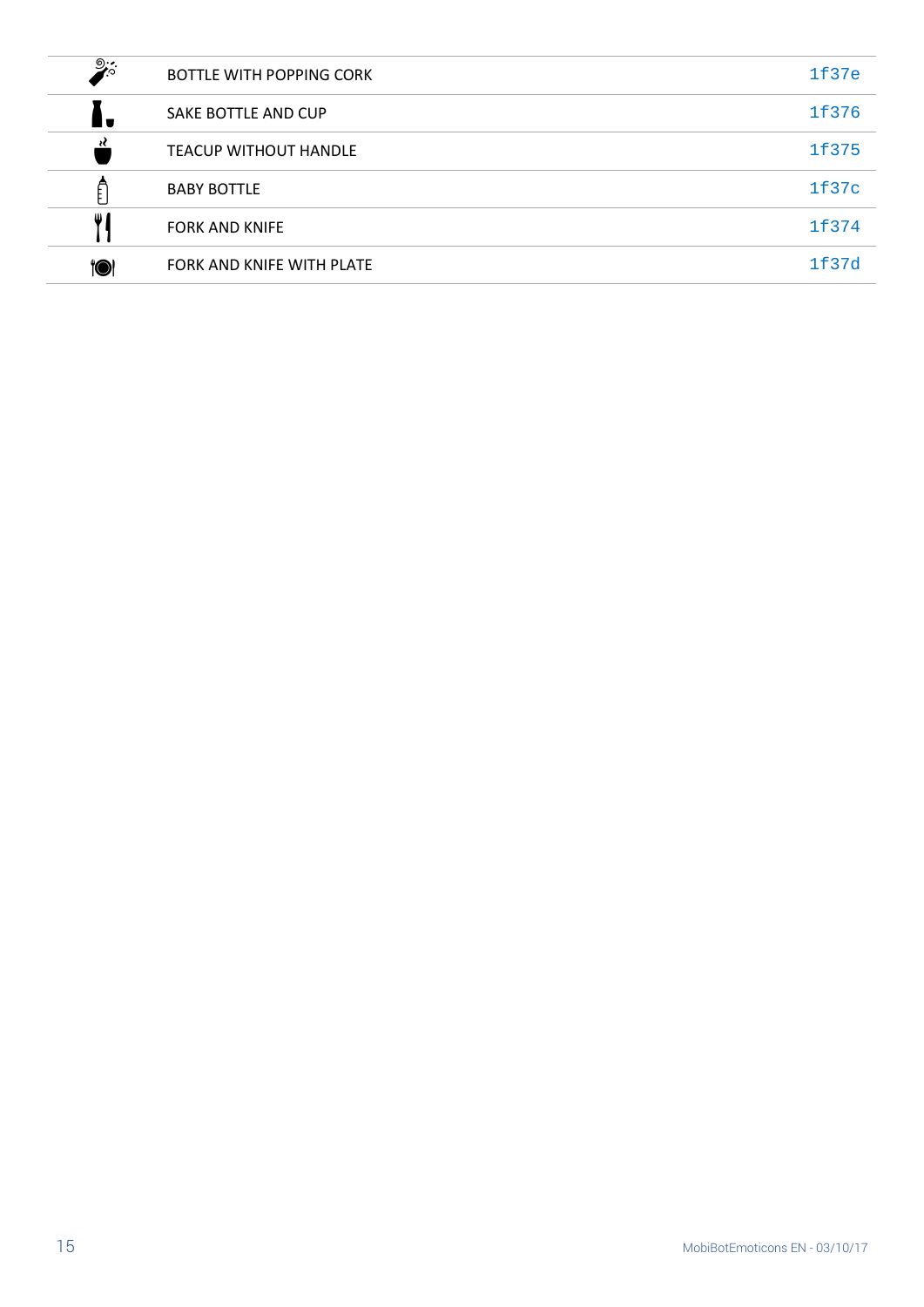#### Activity

| ▓                     | <b>BASKETBALL AND HOOP</b>        | 1f3c0        |
|-----------------------|-----------------------------------|--------------|
| <b>COUP</b>           | AMERICAN FOOTBALL                 | 1f3c8        |
| ≸                     | TENNIS RACQUET AND BALL           | 1f3be        |
| ௯                     | VOLLEYBALL                        | 1f3d0        |
| $\oslash$             | <b>RUGBY FOOTBALL</b>             | 1f3c9        |
| <u>A</u>              | <b>BILLIARDS</b>                  | 1f3b1        |
| $\mathbf{\mathbf{z}}$ | TABLE TENNIS PADDLE AND BALL      | 1f3d3        |
| P.                    | BADMINTON RACQUET AND SHUTTLECOCK | 1f3f8        |
| $\measuredangle$      | ICE HOCKEY STICK AND PUCK         | 1f3d2        |
| $\checkmark$          | FIELD HOCKEY STICK AND BALL       | 1f3d1        |
|                       | <b>CRICKET BAT AND BALL</b>       | 1f3cf        |
| $\boxtimes$           | <b>BOW AND ARROW</b>              | 1f3f9        |
| $\mathcal{Z}$         | FISHING POLE AND FISH             | 1f3a3        |
| ◢                     | <b>ICE SKATE</b>                  | 26f8         |
| aX                    | SKI AND SKI BOOT                  | 1f3bf        |
| ax                    | <b>SKIER</b>                      | 26f7         |
| 冬                     | SNOWBOARDER                       | 1f3c2        |
| 爻                     | <b>SURFER</b>                     | 1f3c4        |
| 义                     | <b>SWIMMER</b>                    | 1f3ca        |
| 忠                     | <b>ROWBOAT</b>                    | 1f6a3        |
| 贄                     | <b>HORSE RACING</b>               | 1f3c7        |
| $\mathcal{A}_0$       | <b>BICYCLIST</b>                  | 1f6b4        |
| જૂ•ં                  | <b>MOUNTAIN BICYCLIST</b>         | 1f6b5        |
| ₩                     | <b>BATH</b>                       | <b>1f6c0</b> |
| Ÿ                     | MAN IN BUSINESS SUIT LEVITATING   | 1f574        |
| X                     | <b>REMINDER RIBBON</b>            | 1f397        |
| И                     | RUNNING SHIRT WITH SASH           | 1f3bd        |
| y                     | <b>SPORTS MEDAL</b>               | 1f3c5        |
| 8                     | MILITARY MEDAL                    | 1f396        |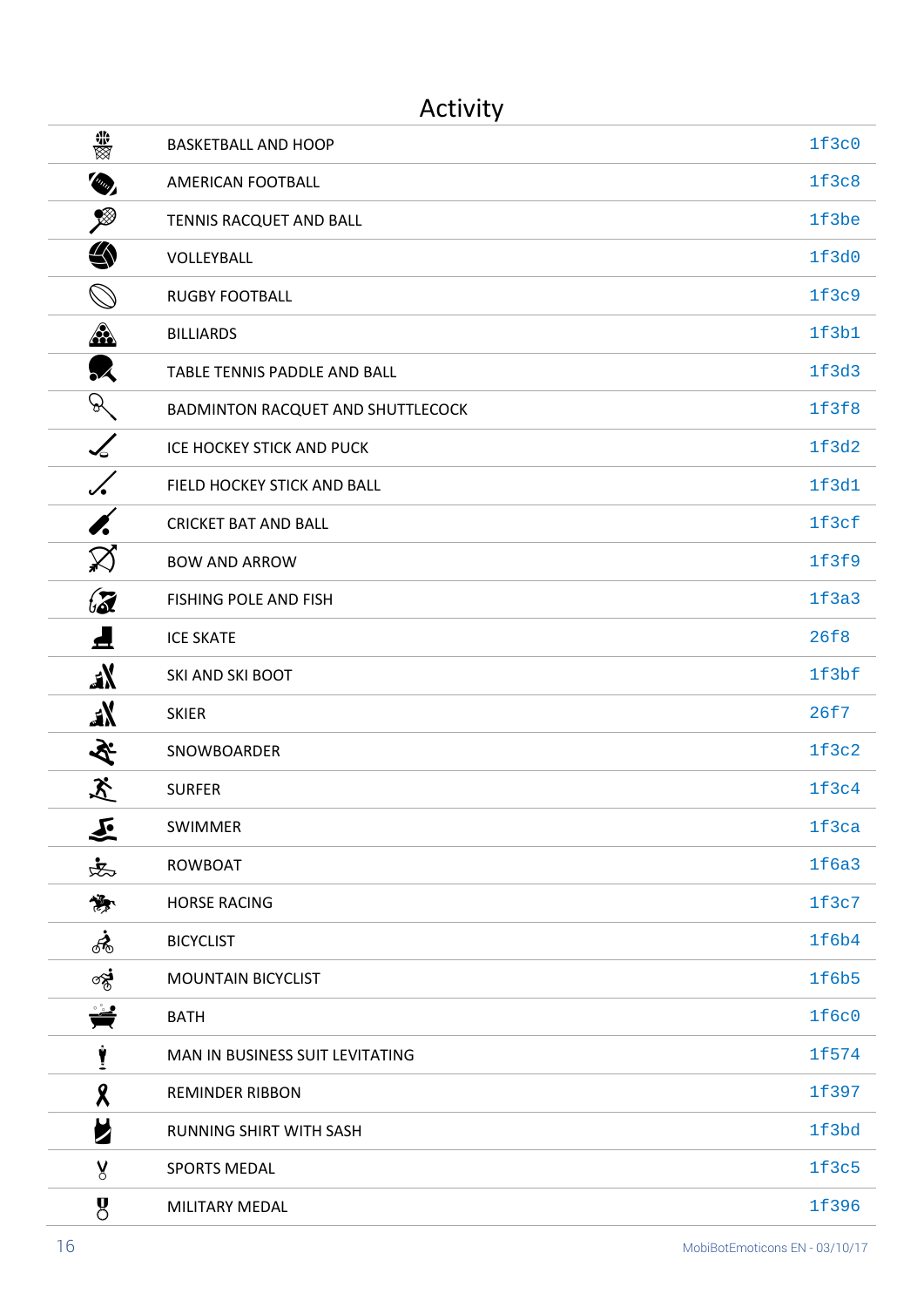| $\blacktriangledown$        | <b>TROPHY</b>            | 1f3c6 |
|-----------------------------|--------------------------|-------|
| ♧                           | <b>ROSETTE</b>           | 1f3f5 |
| $\mathfrak{E}^*$            | <b>DIRECT HIT</b>        | 1f3af |
| $\bullet$                   | <b>TICKET</b>            | 1f3ab |
| THE                         | <b>ADMISSION TICKETS</b> | 1f39f |
| $\bigoplus_{i=1}^n$         | PERFORMING ARTS          | 1f3ad |
| <b>Ys</b>                   | <b>ARTIST PALETTE</b>    | 1f3a8 |
| Á                           | <b>CIRCUS TENT</b>       | 1f3aa |
| ,,,,,                       | <b>CLAPPER BOARD</b>     | 1f3ac |
| EN 1                        | <b>MICROPHONE</b>        | 1f3a4 |
| 6                           | <b>HEADPHONE</b>         | 1f3a7 |
| 零                           | MUSICAL SCORE            | 1f3bc |
| $\mathbf{III}$              | MUSICAL KEYBOARD         | 1f3b9 |
| $\boldsymbol{\psi}$         | SAXOPHONE                | 1f3b7 |
| I                           | <b>TRUMPET</b>           | 1f3ba |
| $\boldsymbol{\mathcal{S}}'$ | <b>GUITAR</b>            | 1f3b8 |
| i filmografi<br>K           | <b>VIOLIN</b>            | 1f3bb |
| M                           | <b>VIDEO GAME</b>        | 1f3ae |
| <u>त रहे</u> ।              | <b>SLOT MACHINE</b>      | 1f3b0 |
| Gg                          | <b>GAME DIE</b>          | 1f3b2 |
| 4                           | <b>BOWLING</b>           | 1f3b3 |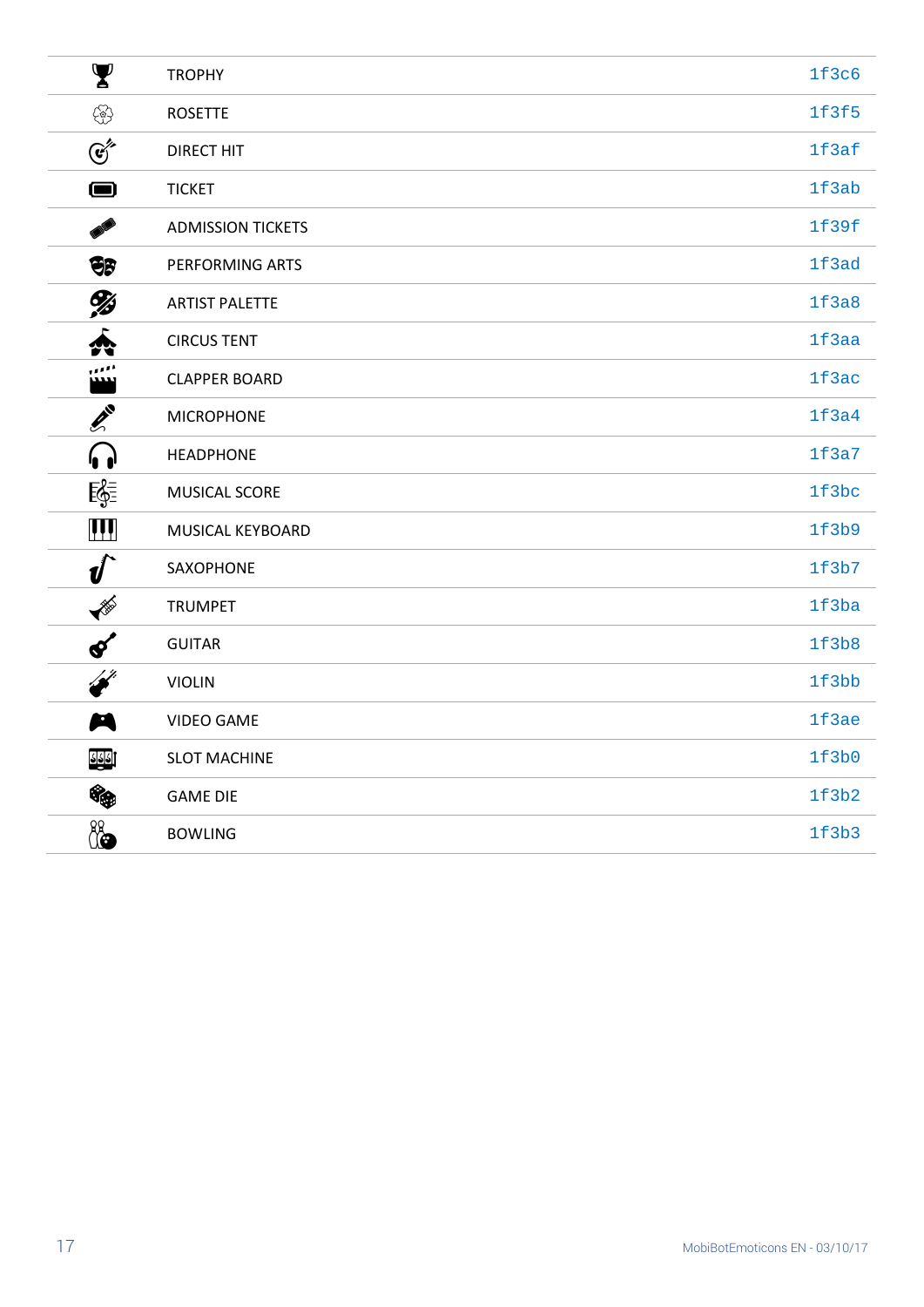#### Places

| $\clubsuit$                                                            | <b>AUTOMOBILE</b>                 | 1f697        |
|------------------------------------------------------------------------|-----------------------------------|--------------|
| ⇔                                                                      | <b>TAXI</b>                       | 1f695        |
| $\leftrightarrow$                                                      | RECREATIONAL VEHICLE              | 1f699        |
| <b>A</b>                                                               | <b>BUS</b>                        | 1f68c        |
| $\overline{\mathbb{R}}$                                                | <b>TROLLEYBUS</b>                 | <b>1f68e</b> |
| ఇంబ                                                                    | <b>RACING CAR</b>                 | 1f3ce        |
| ♣                                                                      | POLICE CAR                        | 1f693        |
| 47                                                                     | AMBULANCE                         | 1f691        |
| $\frac{1}{2}$                                                          | <b>FIRE ENGINE</b>                | 1f692        |
| $\begin{array}{c} \begin{array}{c} \text{and} \end{array} \end{array}$ | <b>MINIBUS</b>                    | 1f690        |
| ĄU,                                                                    | <b>DELIVERY TRUCK</b>             | 1f69a        |
| $\Delta$ <sub>0-0</sub>                                                | <b>ARTICULATED LORRY</b>          | 1f69b        |
| ₩Õ                                                                     | <b>TRACTOR</b>                    | 1f69c        |
| ෯                                                                      | <b>RACING MOTORCYCLE</b>          | 1f3cd        |
| ණි                                                                     | <b>BICYCLE</b>                    | 1f6b2        |
| ◙                                                                      | POLICE CARS REVOLVING LIGHT       | 1f6a8        |
| ⇔                                                                      | ONCOMING POLICE CAR               | 1f694        |
| لپا                                                                    | <b>ONCOMING BUS</b>               | 1f68d        |
| ⇔                                                                      | <b>ONCOMING AUTOMOBILE</b>        | 1f698        |
| ⇔                                                                      | <b>ONCOMING TAXI</b>              | 1f696        |
| 匣                                                                      | <b>AERIAL TRAMWAY</b>             | 1f6a1        |
| $\mathbf \varpi$                                                       | MOUNTAIN CABLEWAY                 | 1f6a0        |
| 画                                                                      | <b>SUSPENSION RAILWAY</b>         | 1f69f        |
| 要                                                                      | <b>RAILWAY CAR</b>                | 1f683        |
| ÈÓ                                                                     | <b>TRAM CAR</b>                   | 1f68b        |
| E                                                                      | <b>MONORAIL</b>                   | 1f69d        |
| $\triangle$                                                            | <b>HIGH-SPEED TRAIN</b>           | 1f684        |
| ≝                                                                      | HIGH-SPEED TRAIN WITH BULLET NOSE | 1f685        |
| 믖                                                                      | <b>LIGHT RAIL</b>                 | 1f688        |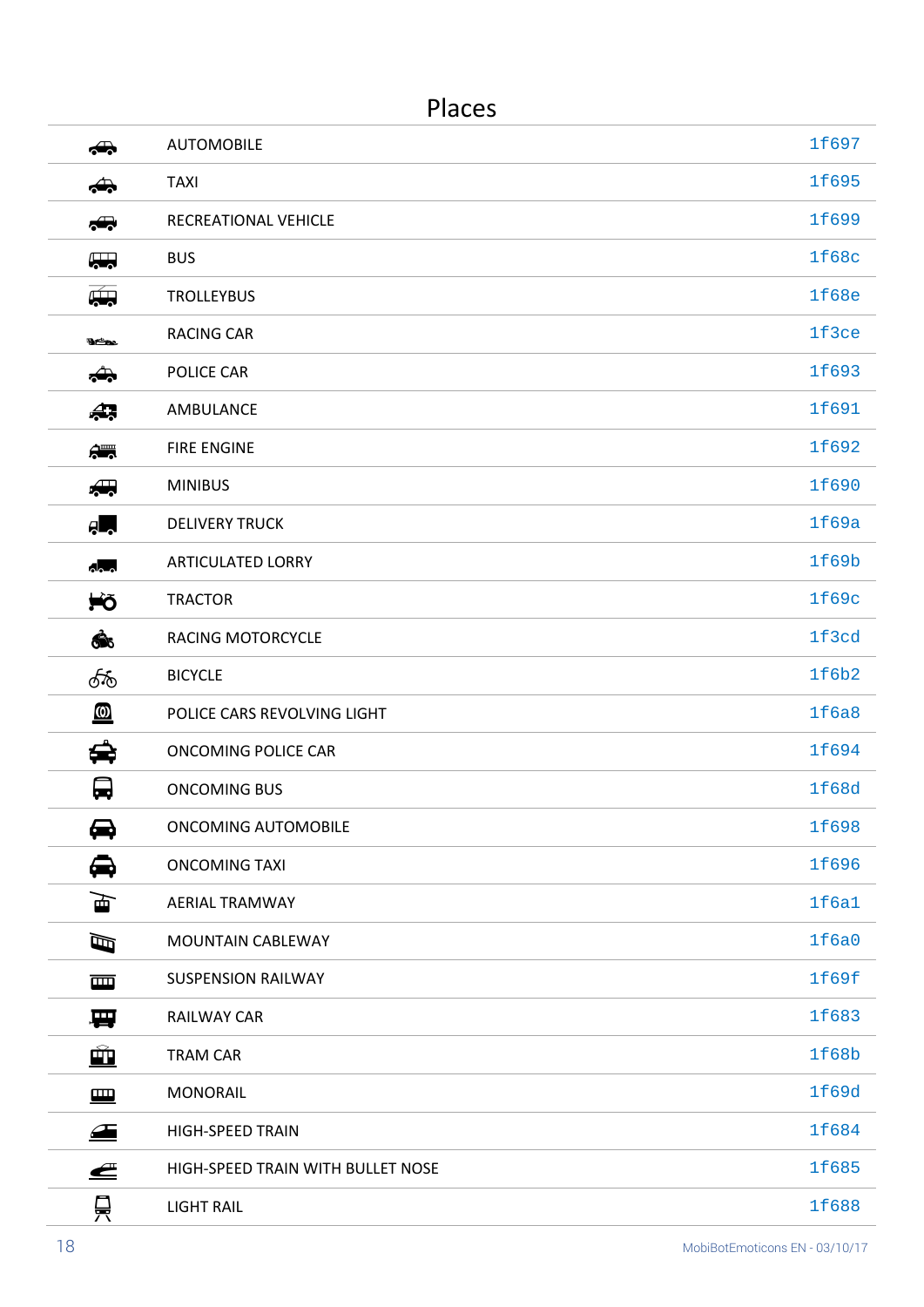| Ø                              | <b>MOUNTAIN RAILWAY</b>       | 1f69e |
|--------------------------------|-------------------------------|-------|
| ₩                              | <b>STEAM LOCOMOTIVE</b>       | 1f682 |
| 負                              | <b>TRAIN</b>                  | 1f686 |
| $\bm{\textcircled{\small{1}}}$ | <b>METRO</b>                  | 1f687 |
| $\mathring{\mathbb{H}}$        | <b>TRAM</b>                   | 1f68a |
| 职                              | <b>STATION</b>                | 1f689 |
| $\overline{\mathbf{P}}$        | <b>HELICOPTER</b>             | 1f681 |
| $\blacktriangleright$          | <b>SMALL AIRPLANE</b>         | 1f6e9 |
| $\blacktriangleright$          | AIRPLANE DEPARTURE            | 1f6eb |
| $\blacklozenge$                | <b>AIRPLANE ARRIVING</b>      | 1f6ec |
|                                | <b>MOTOR BOAT</b>             | 1f6e5 |
| ⇔                              | SPEEDBOAT                     | 1f6a4 |
| ₾                              | <b>FERRY</b>                  | 26f4  |
| £                              | PASSENGER SHIP                | 1f6f3 |
| $\mathscr{L}$                  | <b>ROCKET</b>                 | 1f680 |
| 斉                              | SATELLITE                     | 1f6f0 |
| ⊌                              | <b>SEAT</b>                   | 1f4ba |
| $\mathring{\mathscr{C}}$       | <b>CONSTRUCTION SIGN</b>      | 1f6a7 |
| <b>-</b><br>₩'                 | <b>BUS STOP</b>               | 1f68f |
| Ş                              | <b>VERTICAL TRAFFIC LIGHT</b> | 1f6a6 |
| ത                              | HORIZONTAL TRAFFIC LIGHT      | 1f6a5 |
| ৰ্ণ কৰ্                        | <b>WORLD MAP</b>              | 1f5fa |
| ◢                              | <b>SHIP</b>                   | 1f6a2 |
| $\circledcirc$                 | <b>FERRIS WHEEL</b>           | 1f3a1 |
| 濑                              | ROLLER COASTER                | 1f3a2 |
| $\mathbf{r}$                   | <b>CAROUSEL HORSE</b>         | 1f3a0 |
| $\frac{1}{\sqrt{2}}$           | <b>BUILDING CONSTRUCTION</b>  | 1f3d7 |
|                                | <b>FOGGY</b>                  | 1f301 |
| 大                              | <b>TOKYO TOWER</b>            | 1f5fc |
| ł                              | <b>FACTORY</b>                | 1f3ed |
| (S                             | MOON VIEWING CEREMONY         | 1f391 |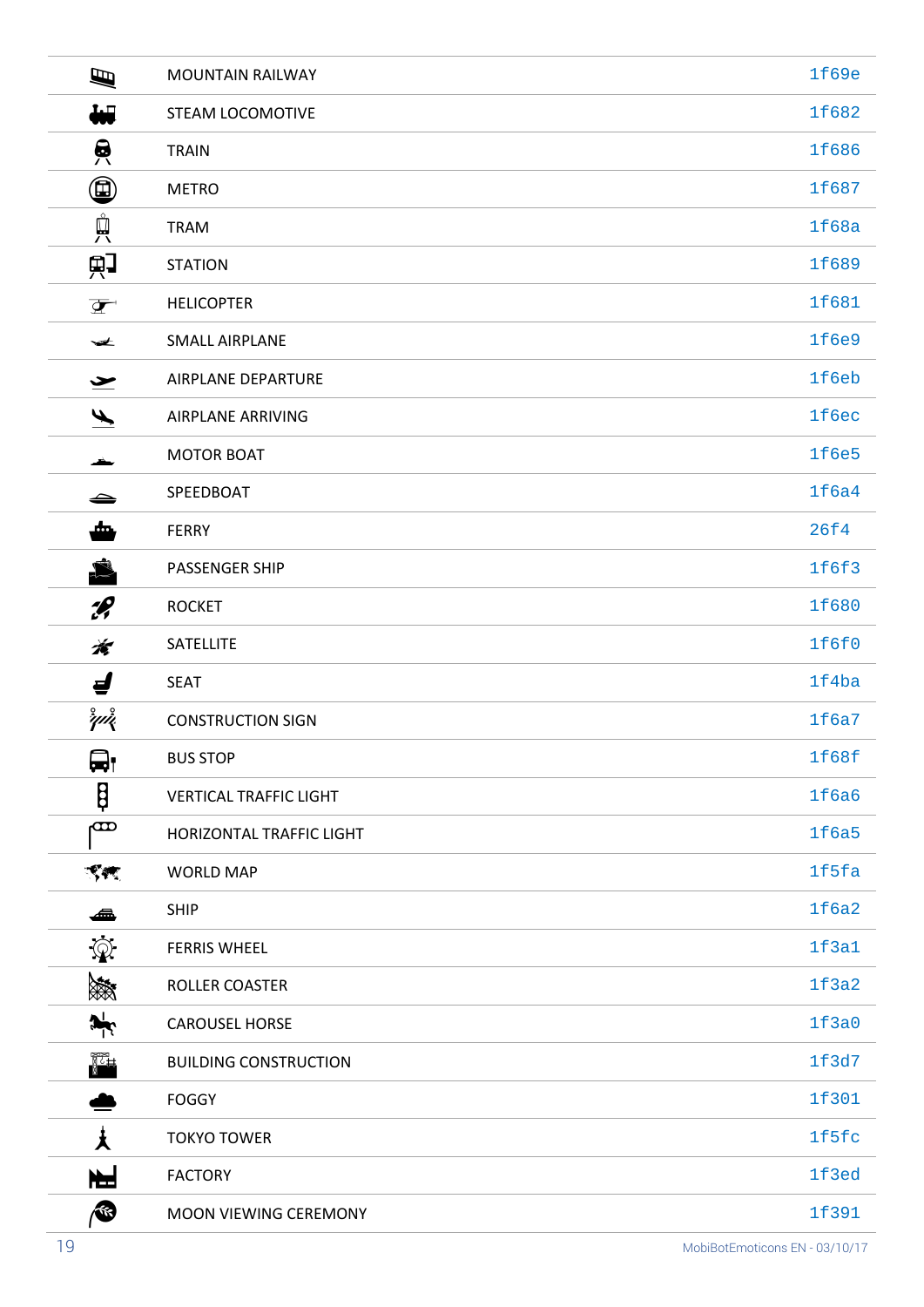|                     | <b>MOUNTAIN</b>               | 26f0  |
|---------------------|-------------------------------|-------|
|                     | SNOW CAPPED MOUNTAIN          | 1f3d4 |
| △                   | <b>MOUNT FUJI</b>             | 1f5fb |
| A                   | VOLCANO                       | 1f30b |
| ا کمبر              | SILHOUETTE OF JAPAN           | 1f5fe |
| <u>леф</u>          | <b>CAMPING</b>                | 1f3d5 |
| Â                   | <b>NATIONAL PARK</b>          | 1f3de |
| K                   | <b>MOTORWAY</b>               | 1f6e3 |
| <b>AB</b>           | <b>RAILWAY TRACK</b>          | 1f6e4 |
| <u>ist.</u>         | <b>SUNRISE</b>                | 1f305 |
| Ä                   | <b>SUNRISE OVER MOUNTAINS</b> | 1f304 |
| ╩╩                  | <b>DESERT</b>                 | 1f3dc |
| 處                   | <b>BEACH WITH UMBRELLA</b>    | 1f3d6 |
| $\mathbb{C}$        | <b>DESERT ISLAND</b>          | 1f3dd |
| ∎ă                  | <b>SUNSET OVER BUILDINGS</b>  | 1f307 |
| ™ã                  | <b>CITYSCAPE AT DUSK</b>      | 1f306 |
| الأ                 | <b>CITYSCAPE</b>              | 1f3d9 |
|                     | NIGHT WITH STARS              | 1f303 |
| ✦                   | <b>BRIDGE AT NIGHT</b>        | 1f309 |
| رينج                | <b>MILKY WAY</b>              | 1f30c |
| $\overline{\star}'$ | SHOOTING STAR                 | 1f320 |
| 兼                   | <b>FIREWORK SPARKLER</b>      | 1f387 |
| 米                   | <b>FIREWORKS</b>              | 1f386 |
| €                   | RAINBOW                       | 1f308 |
| êq                  | <b>HOUSE BUILDINGS</b>        | 1f3d8 |
| Ħ                   | <b>EUROPEAN CASTLE</b>        | 1f3f0 |
| 魯                   | JAPANESE CASTLE               | 1f3ef |
| 簈                   | <b>STADIUM</b>                | 1f3df |
| ₩                   | <b>STATUE OF LIBERTY</b>      | 1f5fd |
| Ō                   | <b>HOUSE BUILDING</b>         | 1f3e0 |
| धि                  | <b>HOUSE WITH GARDEN</b>      | 1f3e1 |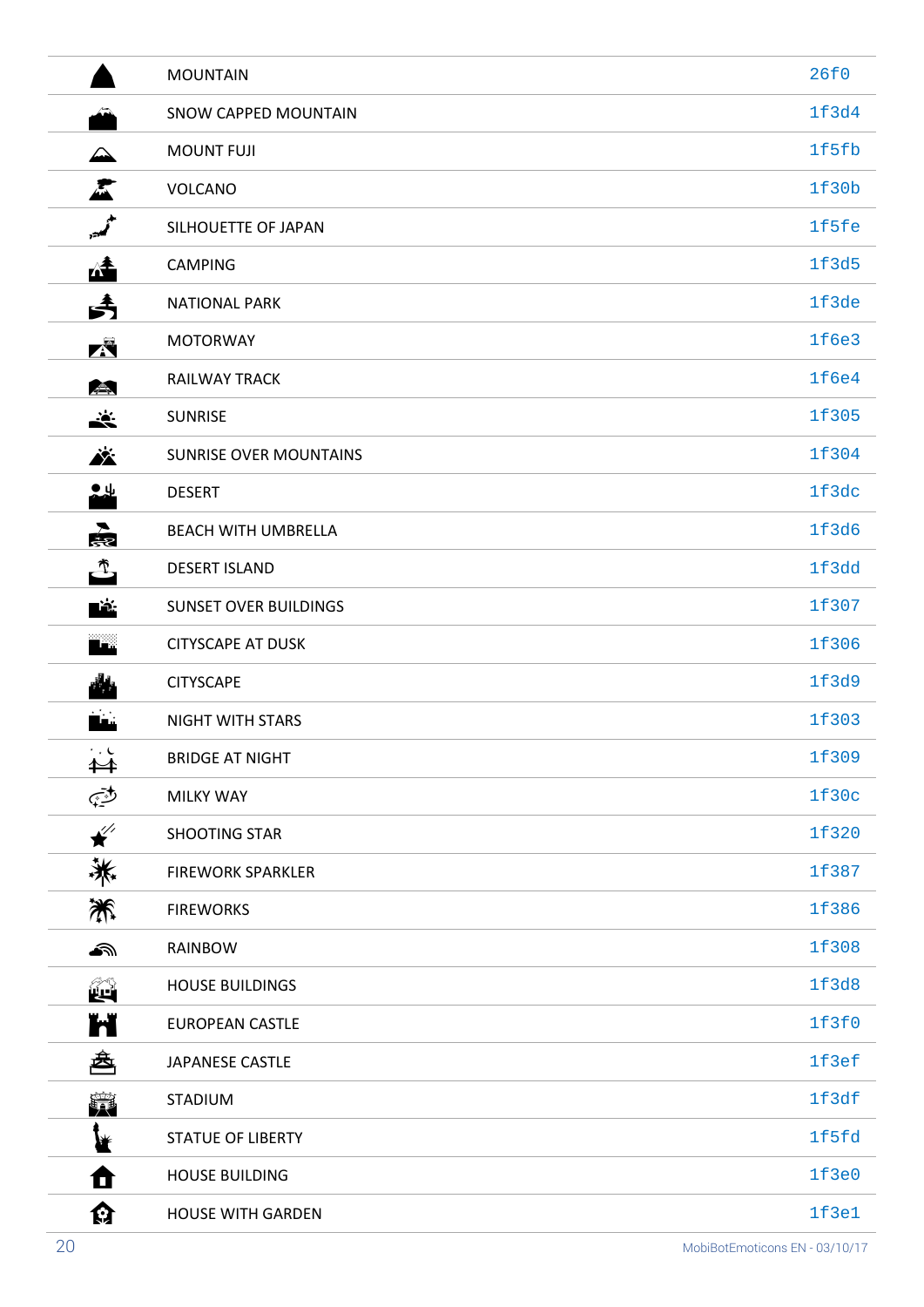| Ź.                     | DERELICT HOUSE BUILDING   | 1f3da |
|------------------------|---------------------------|-------|
| ₩                      | OFFICE BUILDING           | 1f3e2 |
| î                      | <b>DEPARTMENT STORE</b>   | 1f3ec |
| ᆍ                      | JAPANESE POST OFFICE      | 1f3e3 |
| $\frac{Q}{1}$          | EUROPEAN POST OFFICE      | 1f3e4 |
| $\bigoplus$            | <b>HOSPITAL</b>           | 1f3e5 |
| 叵                      | <b>BANK</b>               | 1f3e6 |
| ائد                    | <b>HOTEL</b>              | 1f3e8 |
| 仓                      | <b>CONVENIENCE STORE</b>  | 1f3ea |
| <b>vii</b>             | <b>SCHOOL</b>             | 1f3eb |
| $\blacktriangleright$  | LOVE HOTEL                | 1f3e9 |
| $\boldsymbol{\lambda}$ | WEDDING                   | 1f492 |
| û,                     | <b>CLASSICAL BUILDING</b> | 1f3db |
| $\bm \varphi$          | <b>MOSQUE</b>             | 1f54c |
| 卒                      | SYNAGOGUE                 | 1f54d |
| ⋒                      | <b>KAABA</b>              | 1f54b |
|                        | <b>SHINTO SHRINE</b>      | 26e9  |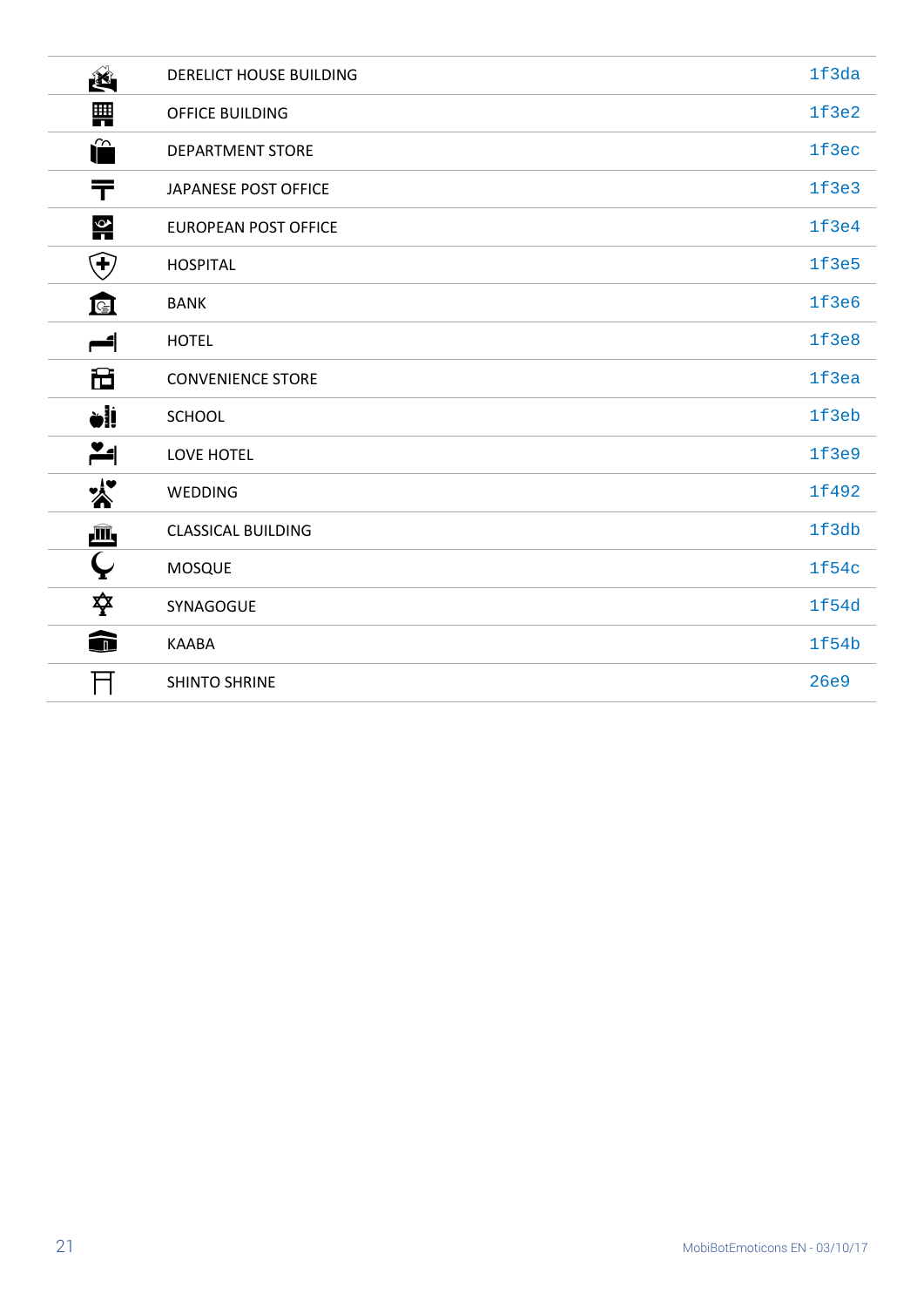## Objects

| $\Box$                    | <b>MOBILE PHONE</b>                        | 1f4f1 |
|---------------------------|--------------------------------------------|-------|
| →⊞                        | MOBILE PHONE WITH RIGHTWARDS ARROW AT LEFT | 1f4f2 |
|                           | PERSONAL COMPUTER                          | 1f4bb |
| <u>F</u>                  | <b>DESKTOP COMPUTER</b>                    | 1f5a5 |
| $\Box$                    | <b>PRINTER</b>                             | 1f5a8 |
| $\sqrt{\mathbb{m}}$       | THREE BUTTON MOUSE                         | 1f5b1 |
| ௵                         | TRACKBALL                                  | 1f5b2 |
| Å                         | <b>JOYSTICK</b>                            | 1f579 |
| 幸                         | <b>COMPRESSION</b>                         | 1f5dc |
| $\boldsymbol{\omega}$     | <b>MINIDISC</b>                            | 1f4bd |
| ┟┧                        | <b>FLOPPY DISK</b>                         | 1f4be |
| $\bm{\bm{\circ}}$         | OPTICAL DISC                               | 1f4bf |
|                           | <b>DVD</b>                                 | 1f4c0 |
| $\overline{\mathbf{Q}}$   | VIDEOCASSETTE                              | 1f4fc |
| Ó                         | CAMERA                                     | 1f4f7 |
| 6                         | <b>CAMERA WITH FLASH</b>                   | 1f4f8 |
| नि                        | <b>VIDEO CAMERA</b>                        | 1f4f9 |
| <u>se</u>                 | MOVIE CAMERA                               | 1f3a5 |
| ا∯                        | <b>FILM PROJECTOR</b>                      | 1f4fd |
| <b>Procedure</b>          | <b>FILM FRAMES</b>                         | 1f39e |
| L                         | <b>TELEPHONE RECEIVER</b>                  | 1f4de |
| $\mathbf \Xi$             | <b>PAGER</b>                               | 1f4df |
| æ                         | <b>FAX MACHINE</b>                         | 1f4e0 |
|                           | <b>TELEVISION</b>                          | 1f4fa |
| <b>be</b>                 | <b>RADIO</b>                               | 1f4fb |
| Ç                         | <b>STUDIO MICROPHONE</b>                   | 1f399 |
| $\boxed{\dagger}$         | <b>LEVEL SLIDER</b>                        | 1f39a |
| $\frac{1}{\overline{10}}$ | <b>CONTROL KNOBS</b>                       | 1f39b |
|                           | <b>STOPWATCH</b>                           | 23f1  |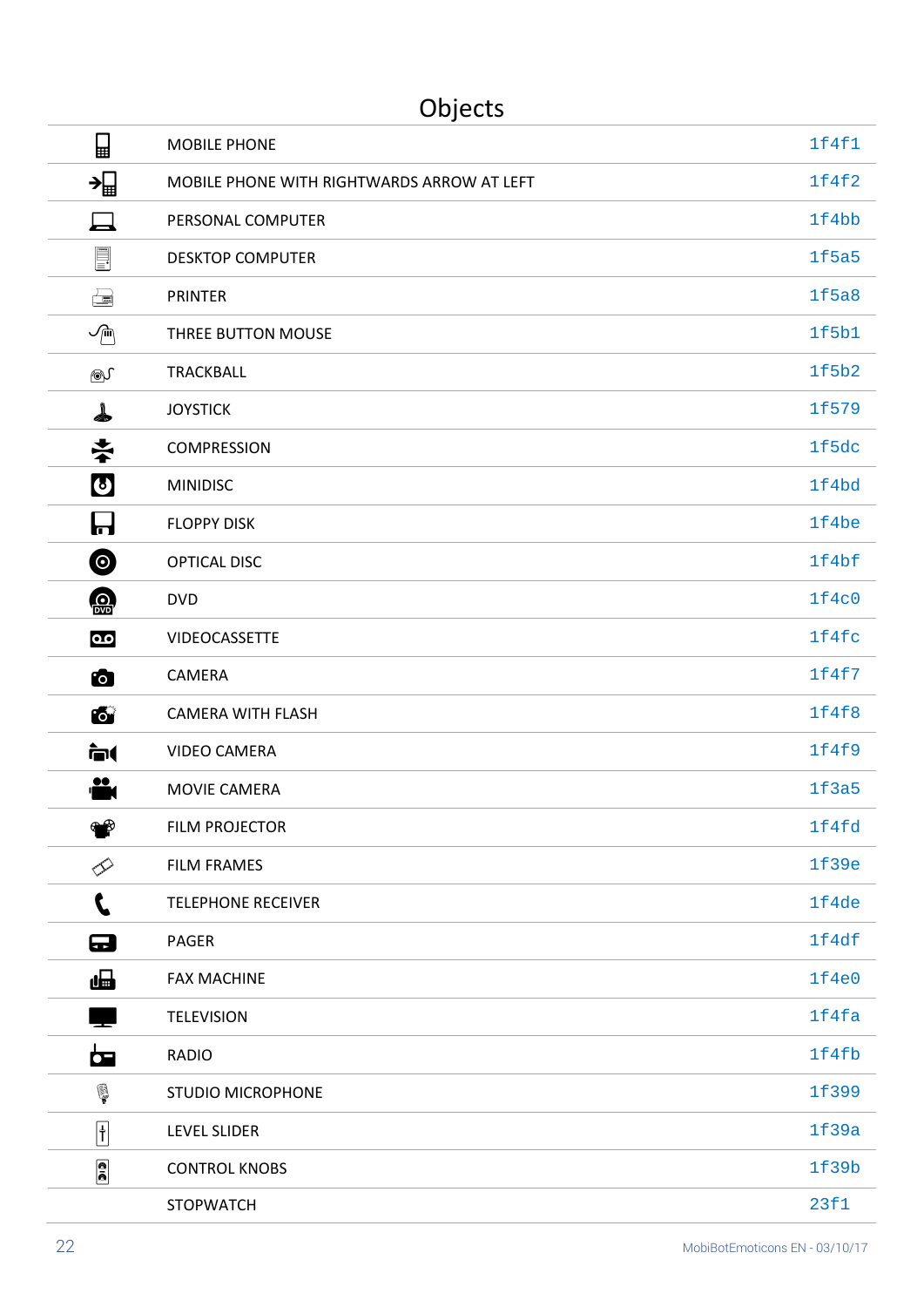|                             | <b>TIMER CLOCK</b>               | 23f2  |
|-----------------------------|----------------------------------|-------|
|                             | ALARM CLOCK                      | 23f0  |
| $\mathbf{A}$                | <b>MANTELPIECE CLOCK</b>         | 1f570 |
| $\boxed{2}$                 | HOURGLASS WITH FLOWING SAND      | 23f3  |
| X                           | SATELLITE ANTENNA                | 1f4e1 |
| $\blacksquare$              | <b>BATTERY</b>                   | 1f50b |
| T                           | <b>ELECTRIC PLUG</b>             | 1f50c |
|                             | <b>ELECTRIC LIGHT BULB</b>       | 1f4a1 |
|                             | <b>ELECTRIC TORCH</b>            | 1f526 |
| J                           | CANDLE                           | 1f56f |
| $^{\text{\textregistered}}$ | WASTEBASKET                      | 1f5d1 |
| Ü                           | OIL DRUM                         | 1f6e2 |
| ð.                          | <b>MONEY WITH WINGS</b>          | 1f4b8 |
| $\bullet$                   | <b>BANKNOTE WITH DOLLAR SIGN</b> | 1f4b5 |
| $\bullet$                   | <b>BANKNOTE WITH YEN SIGN</b>    | 1f4b4 |
| $\bigcirc$                  | <b>BANKNOTE WITH EURO SIGN</b>   | 1f4b6 |
| $\boldsymbol{\Theta}$       | <b>BANKNOTE WITH POUND SIGN</b>  | 1f4b7 |
| Õ                           | <b>MONEY BAG</b>                 | 1f4b0 |
|                             | <b>CREDIT CARD</b>               | 1f4b3 |
| Ÿ                           | <b>GEM STONE</b>                 | 1f48e |
| 44                          | <b>SCALES</b>                    | 2696  |
| $\boldsymbol{\gamma}$       | WRENCH                           | 1f527 |
| Κ                           | HAMMER                           | 1f528 |
| 父                           | <b>HAMMER AND PICK</b>           | 2692  |
| 父                           | HAMMER AND WRENCH                | 1f6e0 |
| K.                          | <b>PICK</b>                      | 26cf  |
| To:                         | <b>NUT AND BOLT</b>              | 1f529 |
| $\mathbf{\hat{Q}}$          | <b>GEAR</b>                      | 2699  |
| 8g                          | <b>CHAINS</b>                    | 26d3  |
|                             | <b>PISTOL</b>                    | 1f52b |
| -≪                          | <b>BOMB</b>                      | 1f4a3 |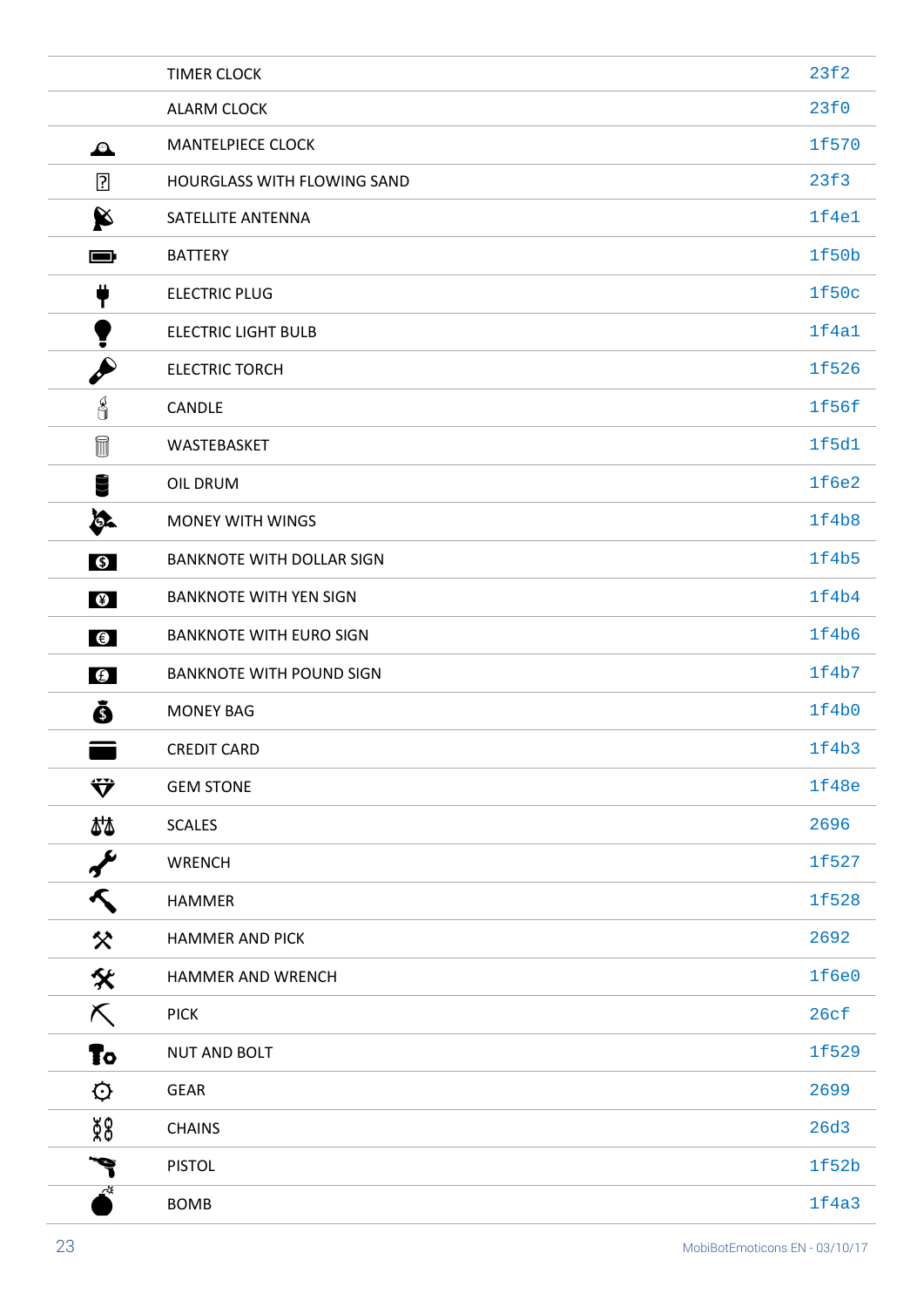|                                                                                                                                                      | HOCHO                     | 1f52a |
|------------------------------------------------------------------------------------------------------------------------------------------------------|---------------------------|-------|
| $\mathcal{L}$                                                                                                                                        | <b>DAGGER KNIFE</b>       | 1f5e1 |
| $\mathsf{X}$                                                                                                                                         | <b>CROSSED SWORDS</b>     | 2694  |
| $(\quad)$                                                                                                                                            | SHIELD                    | 1f6e1 |
| $\blacktriangle$                                                                                                                                     | <b>SMOKING SYMBOL</b>     | 1f6ac |
| $\cup$                                                                                                                                               | <b>COFFIN</b>             | 26b0  |
| Ō                                                                                                                                                    | <b>FUNERAL URN</b>        | 26b1  |
| ●                                                                                                                                                    | AMPHORA                   | 1f3fa |
| $\bm{\omega}$                                                                                                                                        | <b>CRYSTAL BALL</b>       | 1f52e |
|                                                                                                                                                      | <b>PRAYER BEADS</b>       | 1f4ff |
| $\bar{z}$                                                                                                                                            | <b>BARBER POLE</b>        | 1f488 |
| $\mathbf{r}$                                                                                                                                         | <b>ALEMBIC</b>            | 2697  |
| 不                                                                                                                                                    | <b>TELESCOPE</b>          | 1f52d |
| $\overline{v}$                                                                                                                                       | <b>MICROSCOPE</b>         | 1f52c |
|                                                                                                                                                      | <b>HOLE</b>               | 1f573 |
| $\sigma$                                                                                                                                             | <b>PILL</b>               | 1f48a |
| 美                                                                                                                                                    | SYRINGE                   | 1f489 |
| I                                                                                                                                                    | THERMOMETER               | 1f321 |
| Ω.                                                                                                                                                   | <b>TOILET</b>             | 1f6bd |
| <b>Karl</b>                                                                                                                                          | SHOWER                    | 1f6bf |
| ₩                                                                                                                                                    | <b>BATHTUB</b>            | 1f6c1 |
| $\sum_{i=1}^{n-1} a_i$                                                                                                                               | <b>BELLHOP BELL</b>       | 1f6ce |
| $\blacklozenge$                                                                                                                                      | KEY                       | 1f511 |
| $8 - 1$                                                                                                                                              | OLD KEY                   | 1f5dd |
| $\blacksquare$                                                                                                                                       | <b>DOOR</b>               | 1f6aa |
| أيلله                                                                                                                                                | COUCH AND LAMP            | 1f6cb |
| $\blacksquare$                                                                                                                                       | SLEEPING ACCOMMODATION    | 1f6cc |
| $\mathfrak{S}$                                                                                                                                       | <b>BED</b>                | 1f6cf |
| 囹                                                                                                                                                    | <b>FRAME WITH PICTURE</b> | 1f5bc |
| $\mathfrak{B}% _{T}=\mathfrak{B}_{T}\!\left( a,b\right) ,\ \mathfrak{B}_{T}=C_{T}\!\left( a,b\right) ,\ \mathfrak{B}_{T}=C_{T}\!\left( a,b\right) ,$ | UMBRELLA ON GROUND        | 26f1  |
| $\mathbf{P}$                                                                                                                                         | MOYAI                     | 1f5ff |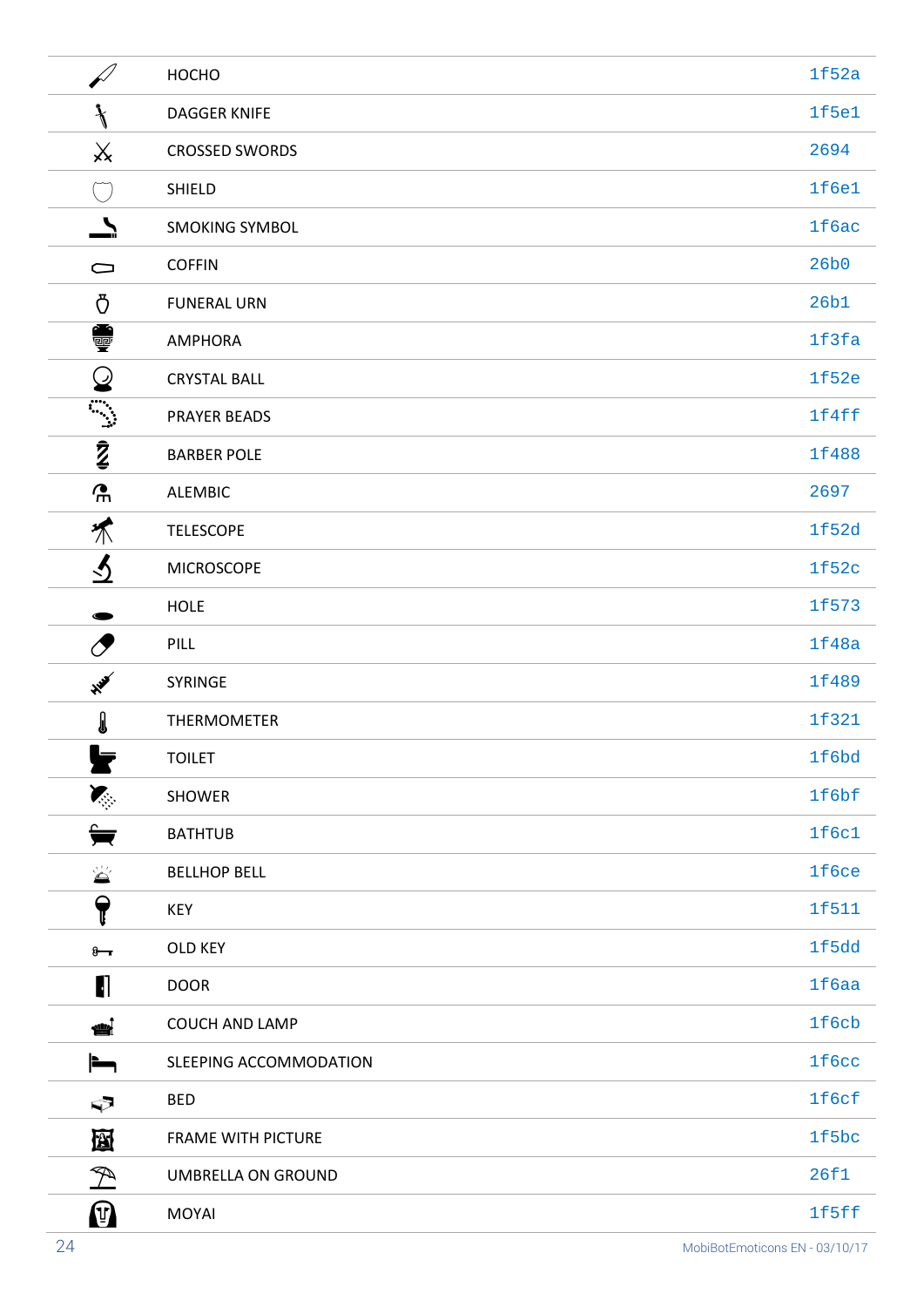| <b>Ye</b>                                           | <b>SHOPPING BAGS</b>                   | 1f6cd |
|-----------------------------------------------------|----------------------------------------|-------|
| စိုး<br>[]                                          | <b>WRAPPED PRESENT</b>                 | 1f381 |
|                                                     | <b>BALLOON</b>                         | 1f388 |
| en<br>En                                            | <b>CARP STREAMER</b>                   | 1f38f |
| 71                                                  | <b>RIBBON</b>                          | 1f380 |
| $\bigcirc$                                          | <b>CONFETTI BALL</b>                   | 1f38a |
|                                                     | <b>PARTY POPPER</b>                    | 1f389 |
| ९                                                   | <b>WIND CHIME</b>                      | 1f390 |
| Ş                                                   | <b>IZAKAYA LANTERN</b>                 | 1f3ee |
| \$                                                  | <b>JAPANESE DOLLS</b>                  | 1f38e |
| $\equiv$                                            | ENVELOPE WITH DOWNWARDS ARROW ABOVE    | 1f4e9 |
| 它                                                   | <b>INCOMING ENVELOPE</b>               | 1f4e8 |
| $\boxtimes_{\hspace{-1pt}\scriptscriptstyle\oplus}$ | <b>E-MAIL SYMBOL</b>                   | 1f4e7 |
| X,                                                  | <b>LOVE LETTER</b>                     | 1f48c |
| ᆇ                                                   | <b>INBOX TRAY</b>                      | 1f4e5 |
| ै                                                   | <b>OUTBOX TRAY</b>                     | 1f4e4 |
| $\mathbb{R}^{\infty}$                               | <b>PACKAGE</b>                         | 1f4e6 |
| $\mathbb{R}$                                        | LABEL                                  | 1f3f7 |
| $\blacksquare$                                      | <b>BOOKMARK</b>                        | 1f516 |
| $\bf \Theta$                                        | CLOSED MAILBOX WITH LOWERED FLAG       | 1f4ea |
| $\mathbb{C}$                                        | <b>CLOSED MAILBOX WITH RAISED FLAG</b> | 1f4eb |
| œ                                                   | OPEN MAILBOX WITH RAISED FLAG          | 1f4ec |
| œ                                                   | OPEN MAILBOX WITH LOWERED FLAG         | 1f4ed |
| <b>x</b>                                            | <b>POSTBOX</b>                         | 1f4ee |
| $\bullet$                                           | POSTAL HORN                            | 1f4ef |
| 'I.                                                 | <b>SCROLL</b>                          | 1f4dc |
| Ļ                                                   | PAGE WITH CURL                         | 1f4c3 |
|                                                     | PAGE FACING UP                         | 1f4c4 |
| Шŧ                                                  | <b>BOOKMARK TABS</b>                   | 1f4d1 |
| mі                                                  | <b>BAR CHART</b>                       | 1f4ca |
| $\boldsymbol{\mathcal{N}}$                          | <b>CHART WITH UPWARDS TREND</b>        | 1f4c8 |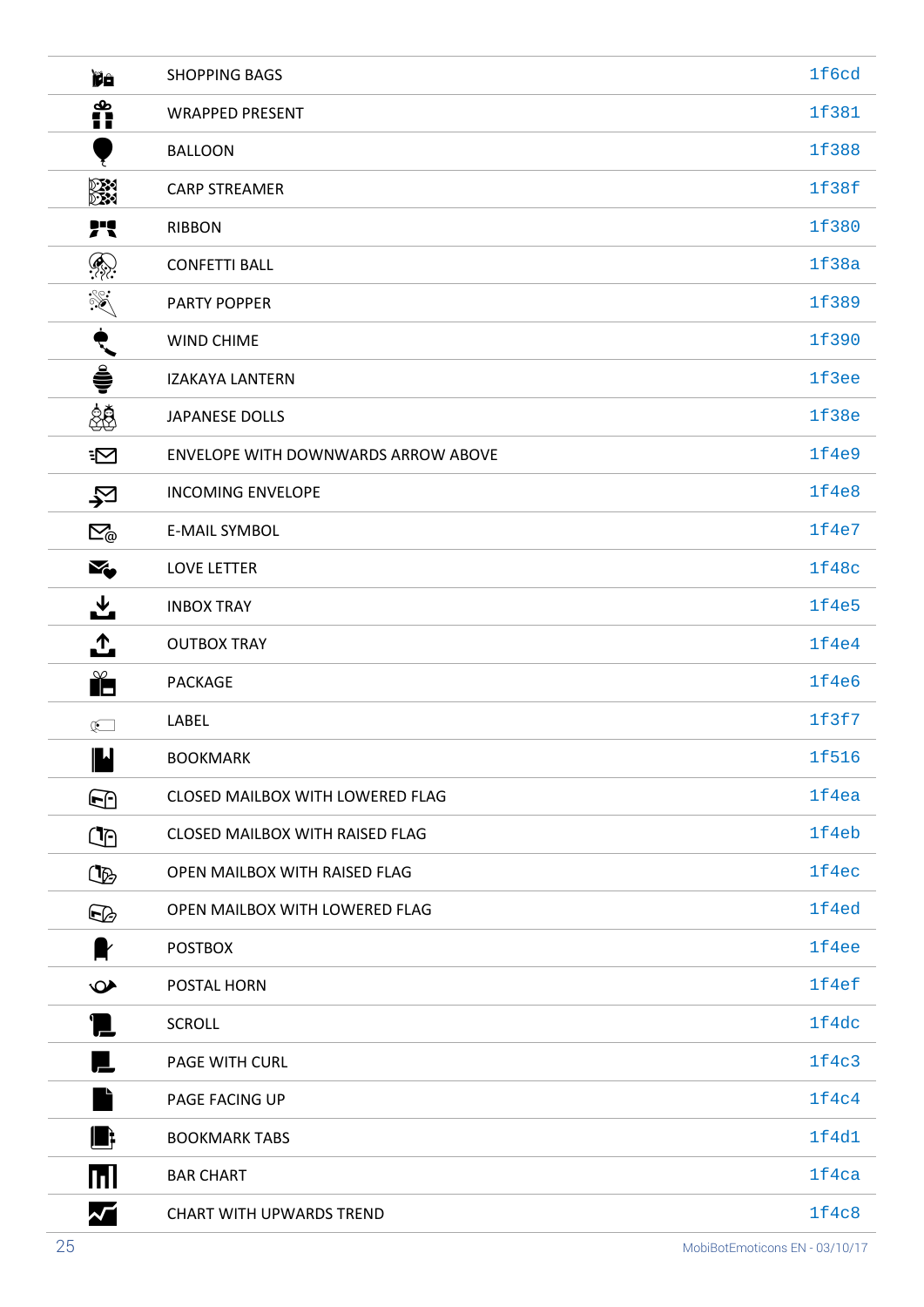| $\mathcal{L}$  | <b>CHART WITH DOWNWARDS TREND</b> | 1f4c9 |
|----------------|-----------------------------------|-------|
|                | SPIRAL NOTE PAD                   | 1f5d2 |
| $ \mathbf{1} $ | SPIRAL CALENDAR PAD               | 1f5d3 |
| بلصل           | <b>TEAR-OFF CALENDAR</b>          | 1f4c6 |
| 圞              | <b>CALENDAR</b>                   | 1f4c5 |
| ₩              | <b>CARD INDEX</b>                 | 1f4c7 |
| 0              | <b>CARD FILE BOX</b>              | 1f5c3 |
| €              | <b>BALLOT BOX WITH BALLOT</b>     | 1f5f3 |
| 圖              | <b>FILE CABINET</b>               | 1f5c4 |
|                | <b>CLIPBOARD</b>                  | 1f4cb |
|                | <b>FILE FOLDER</b>                | 1f4c1 |
| $\leftarrow$   | <b>OPEN FILE FOLDER</b>           | 1f4c2 |
| 1              | CARD INDEX DIVIDERS               | 1f5c2 |
| <b>BEE</b>     | ROLLED-UP NEWSPAPER               | 1f5de |
| 园              | <b>NEWSPAPER</b>                  | 1f4f0 |
| 扫              | <b>NOTEBOOK</b>                   | 1f4d3 |
| ҈҈             | NOTEBOOK WITH DECORATIVE COVER    | 1f4d4 |
|                | <b>LEDGER</b>                     | 1f4d2 |
| . .<br>JШ      | <b>CLOSED BOOK</b>                | 1f4d5 |
| Ø              | <b>GREEN BOOK</b>                 | 1f4d7 |
| 阊              | <b>BLUE BOOK</b>                  | 1f4d8 |
| Ø              | <b>ORANGE BOOK</b>                | 1f4d9 |
| FR             | <b>BOOKS</b>                      | 1f4da |
| $\Box$         | <b>OPEN BOOK</b>                  | 1f4d6 |
| GO             | LINK SYMBOL                       | 1f517 |
| $\emptyset$    | PAPERCLIP                         | 1f4ce |
| §              | <b>LINKED PAPERCLIPS</b>          | 1f587 |
| <u>N.</u>      | TRIANGULAR RULER                  | 1f4d0 |
| <b>PART</b>    | <b>STRAIGHT RULER</b>             | 1f4cf |
|                | <b>PUSHPIN</b>                    | 1f4cc |
|                | <b>ROUND PUSHPIN</b>              | 1f4cd |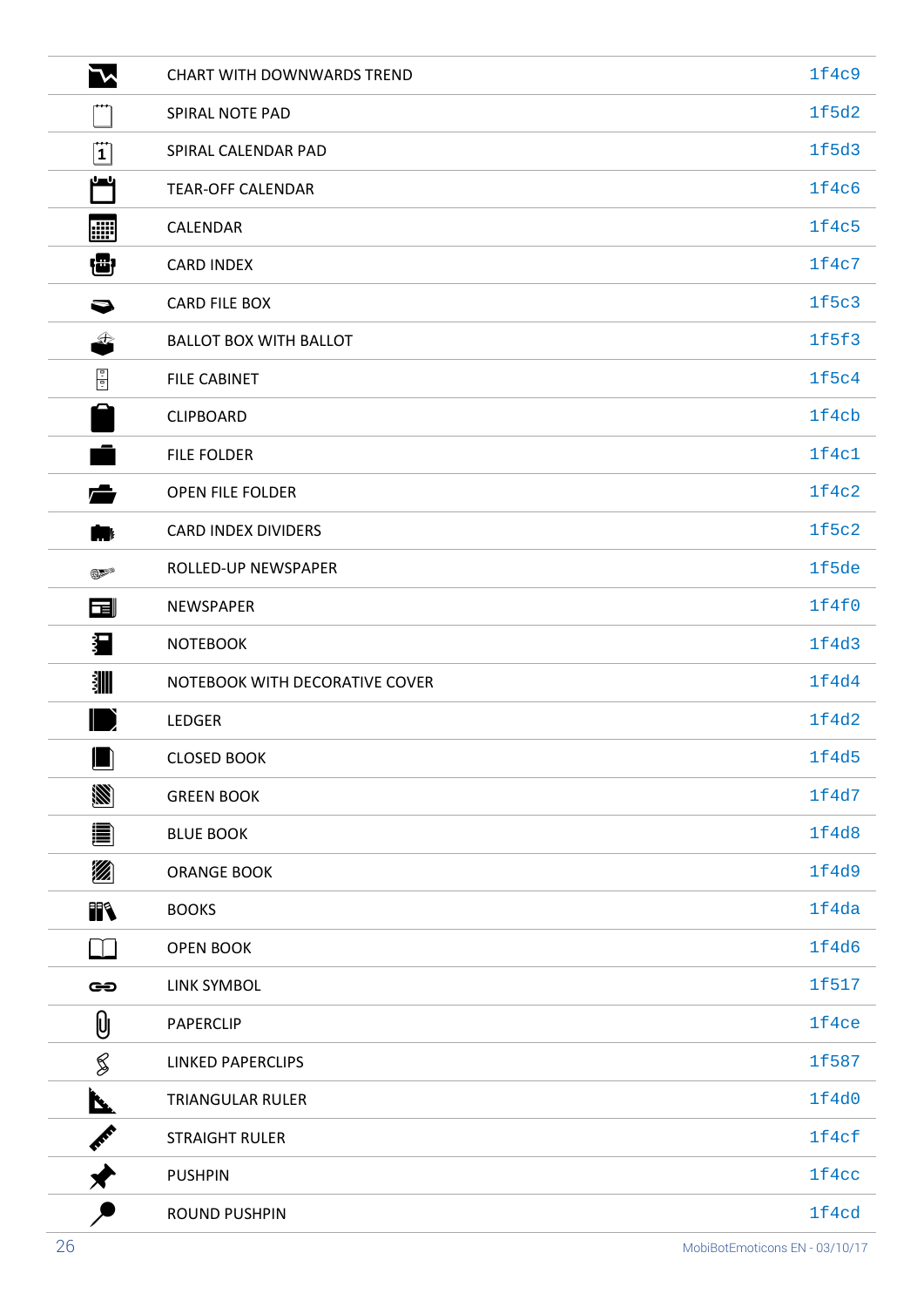| $\blacktriangleright$      | TRIANGULAR FLAG ON POST         | 1f6a9 |
|----------------------------|---------------------------------|-------|
| 第                          | <b>CROSSED FLAGS</b>            | 1f38c |
| N                          | <b>WAVING BLACK FLAG</b>        | 1f3f4 |
| M                          | <b>CHEQUERED FLAG</b>           | 1f3c1 |
| $\mathscr{L}$              | LOWER LEFT PAINTBRUSH           | 1f58c |
| AVE                        | <b>LOWER LEFT CRAYON</b>        | 1f58d |
| $\mathscr{P}$              | LOWER LEFT BALLPOINT PEN        | 1f58a |
| <b>DR</b>                  | LOWER LEFT FOUNTAIN PEN         | 1f58b |
| 吵                          | <b>MEMO</b>                     | 1f4dd |
| А,                         | <b>LOCK WITH INK PEN</b>        | 1f50f |
| 8                          | <b>CLOSED LOCK WITH KEY</b>     | 1f510 |
| Д                          | <b>LOCK</b>                     | 1f512 |
| £                          | <b>OPEN LOCK</b>                | 1f513 |
| Q                          | LEFT-POINTING MAGNIFYING GLASS  | 1f50d |
| $\boldsymbol{\mathcal{Q}}$ | RIGHT-POINTING MAGNIFYING GLASS | 1f50e |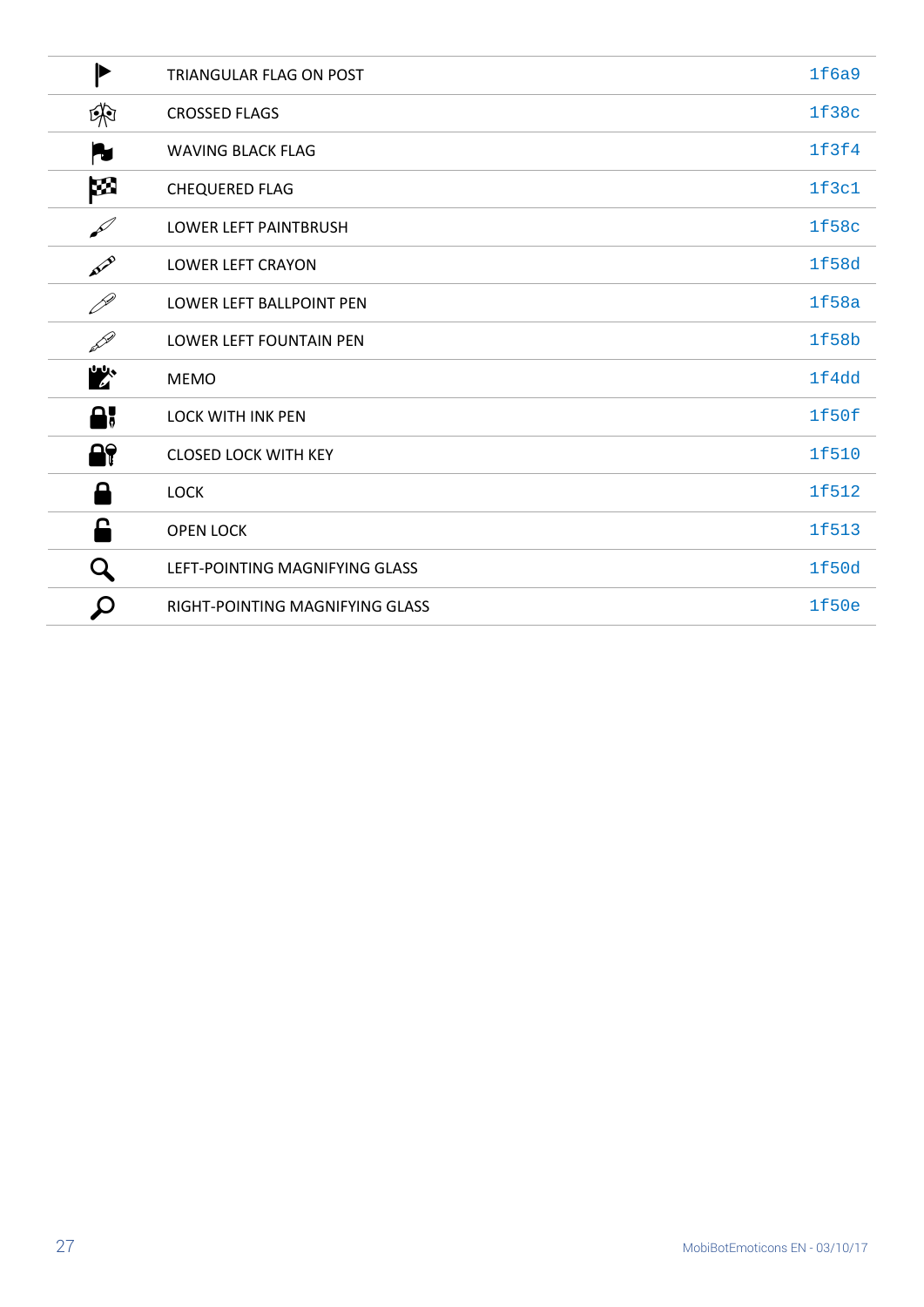## Symbols

| UM)              | YELLOW HEART                       | 1f49b            |
|------------------|------------------------------------|------------------|
| ₩                | <b>GREEN HEART</b>                 | 1f49a            |
| ♥                | <b>BLUE HEART</b>                  | 1f499            |
| ¶⊮               | <b>PURPLE HEART</b>                | 1f49c            |
| V                | <b>BROKEN HEART</b>                | 1f494            |
| ł.               | <b>TWO HEARTS</b>                  | 1f495            |
| $\ddot{\cdot}$   | <b>REVOLVING HEARTS</b>            | 1f49e            |
| $\bigcirc$       | <b>BEATING HEART</b>               | 1f493            |
| $\bm \Theta$     | <b>GROWING HEART</b>               | 1f497            |
| ❤                | <b>SPARKLING HEART</b>             | 1f496            |
| Ŵ                | <b>HEART WITH ARROW</b>            | 1f498            |
| $\bf \bm \omega$ | <b>HEART WITH RIBBON</b>           | 1f49d            |
| M                | <b>HEART DECORATION</b>            | 1f49f            |
| ೲگ               | OM SYMBOL                          | 1f549            |
| 傘                | SIX POINTED STAR WITH MIDDLE DOT   | 1f52f            |
| Y                | MENORAH WITH NINE BRANCHES         | 1f54e            |
| <u>र्भ</u>       | PLACE OF WORSHIP                   | 1f6d0            |
| Ŋ                | <b>OPHIUCHUS</b>                   | 26ce             |
| $ $ ID           | <b>SQUARED ID</b>                  | 1f194            |
| ₩                | <b>ATOM SYMBOL</b>                 | 269 <sub>b</sub> |
| 囶                | SQUARED CJK UNIFIED IDEOGRAPH-7A7A | 1f233            |
| 副                | SQUARED CJK UNIFIED IDEOGRAPH-5272 | 1f239            |
| W⊯               | <b>MOBILE PHONE OFF</b>            | 1f4f4            |
| ∐≁               | <b>VIBRATION MODE</b>              | 1f4f3            |
| 囿                | SQUARED CJK UNIFIED IDEOGRAPH-6709 | 1f236            |
| 囲                | SQUARED CJK UNIFIED IDEOGRAPH-7533 | 1f238            |
| 圁                | SQUARED CJK UNIFIED IDEOGRAPH-55B6 | 1f23a            |
| VS               | <b>SQUARED VS</b>                  | 1f19a            |
| 可                | CIRCLED IDEOGRAPH ACCEPT           | 1f251            |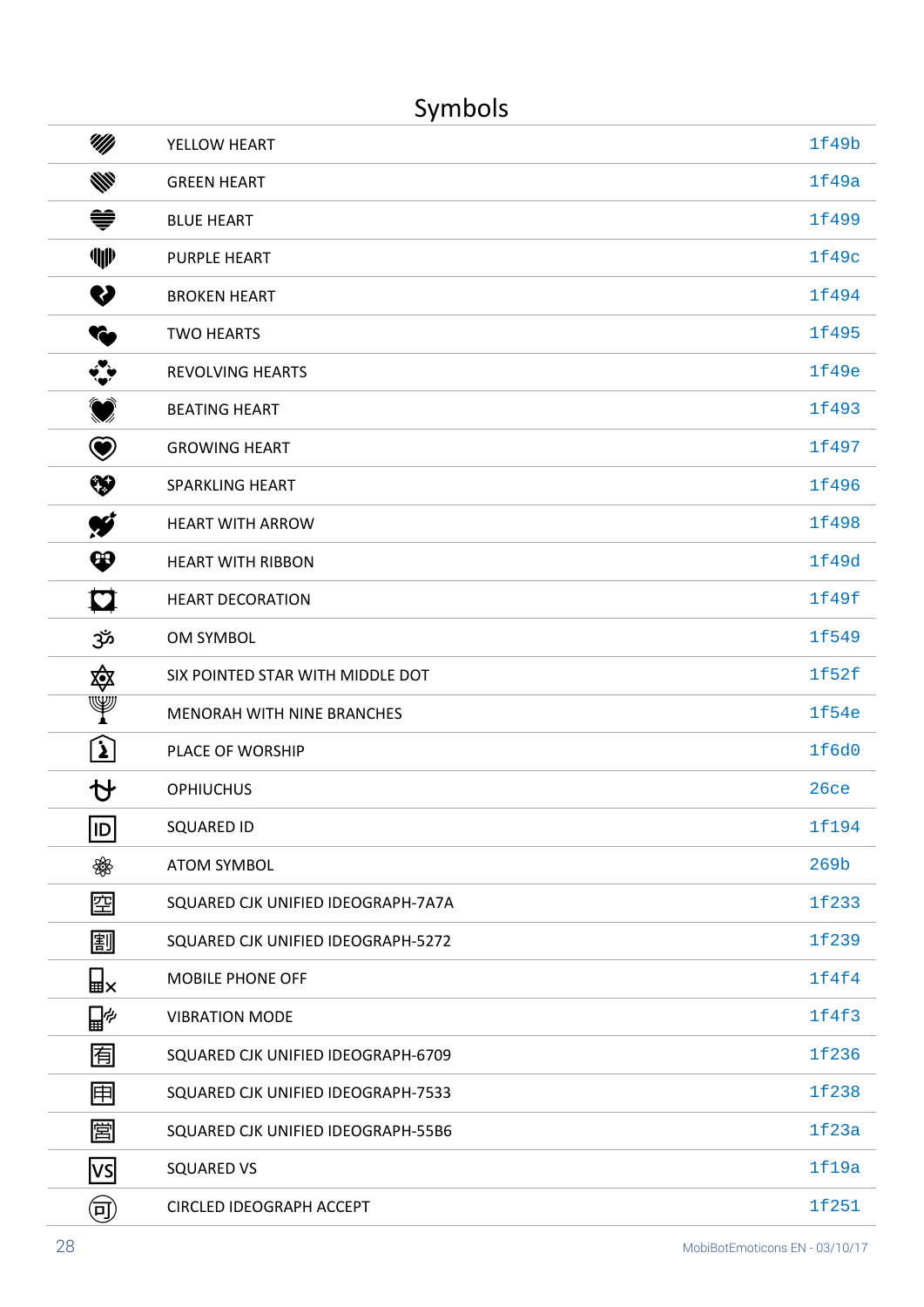| ₩                                                                                                              | <b>WHITE FLOWER</b>                   | 1f4ae |
|----------------------------------------------------------------------------------------------------------------|---------------------------------------|-------|
| 得                                                                                                              | <b>CIRCLED IDEOGRAPH ADVANTAGE</b>    | 1f250 |
| 囼                                                                                                              | SQUARED CJK UNIFIED IDEOGRAPH-5408    | 1f234 |
| 圌                                                                                                              | SQUARED CJK UNIFIED IDEOGRAPH-6E80    | 1f235 |
| 禁                                                                                                              | SQUARED CJK UNIFIED IDEOGRAPH-7981    | 1f232 |
| <b>AB</b>                                                                                                      | NEGATIVE SQUARED AB                   | 1f18e |
| $ {\sf CL} $                                                                                                   | <b>SQUARED CL</b>                     | 1f191 |
| sos                                                                                                            | <b>SQUARED SOS</b>                    | 1f198 |
| r٣                                                                                                             | <b>NAME BADGE</b>                     | 1f4db |
| $\oslash$                                                                                                      | <b>NO ENTRY SIGN</b>                  | 1f6ab |
| Х                                                                                                              | <b>CROSS MARK</b>                     | 274c  |
| $\sum_{\lambda}$                                                                                               | <b>ANGER SYMBOL</b>                   | 1f4a2 |
| $\circledast$                                                                                                  | NO PEDESTRIANS                        | 1f6b7 |
| $\circledR$                                                                                                    | DO NOT LITTER SYMBOL                  | 1f6af |
| ٤                                                                                                              | <b>NO BICYCLES</b>                    | 1f6b3 |
| $\circledR$                                                                                                    | NON-POTABLE WATER SYMBOL              | 1f6b1 |
| (18)                                                                                                           | NO ONE UNDER EIGHTEEN SYMBOL          | 1f51e |
| $\mathcal{B}% _{T}=\mathcal{A}_{T}\!\left( a,b\right) ,\ \mathcal{A}_{T}=\mathcal{A}_{T}\!\left( a,b\right) ,$ | NO MOBILE PHONES                      | 1f4f5 |
| Î                                                                                                              | WHITE EXCLAMATION MARK ORNAMENT       | 2755  |
| ?                                                                                                              | <b>BLACK QUESTION MARK ORNAMENT</b>   | 2753  |
| $\sqrt{2}$                                                                                                     | WHITE QUESTION MARK ORNAMENT          | 2754  |
| $\underline{100}$                                                                                              | HUNDRED POINTS SYMBOL                 | 1f4af |
| $\ddot{\bullet}$                                                                                               | LOW BRIGHTNESS SYMBOL                 | 1f505 |
| $-\frac{1}{2}C$                                                                                                | HIGH BRIGHTNESS SYMBOL                | 1f506 |
| ψ                                                                                                              | <b>TRIDENT EMBLEM</b>                 | 1f531 |
| ရနေ                                                                                                            | FLEUR-DE-LIS                          | 269c  |
| 袕                                                                                                              | <b>CHILDREN CROSSING</b>              | 1f6b8 |
| (T                                                                                                             | JAPANESE SYMBOL FOR BEGINNER          | 1f530 |
| ${\boldsymbol{\mathcal{N}}}_{\tt\#}$                                                                           | CHART WITH UPWARDS TREND AND YEN SIGN | 1f4b9 |
| X                                                                                                              | NEGATIVE SQUARED CROSS MARK           | 274e  |
| $\mathcal{\mathcal{Q}}$                                                                                        | WHITE HEAVY CHECK MARK                | 2705  |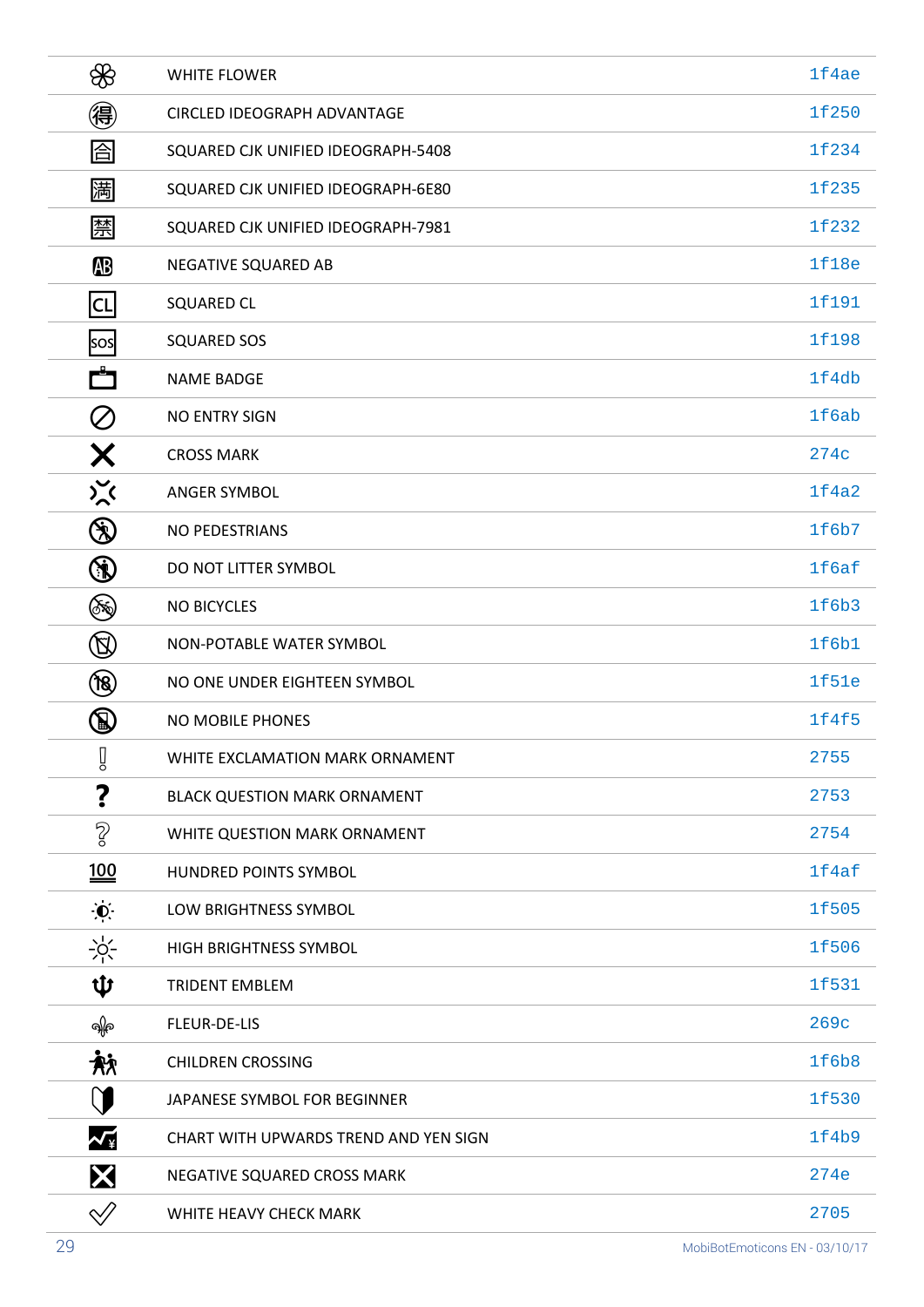| $\bigoplus$               | <b>GLOBE WITH MERIDIANS</b>            | 1f310            |
|---------------------------|----------------------------------------|------------------|
| $\langle \cdot \rangle$   | DIAMOND SHAPE WITH A DOT INSIDE        | 1f4a0            |
| $\boldsymbol{\sigma}$     | <b>CYCLONE</b>                         | 1f300            |
| Όσ                        | <b>DOUBLE CURLY LOOP</b>               | 27 <sub>bf</sub> |
| 导                         | AUTOMATED TELLER MACHINE               | 1f3e7            |
| $\frac{1}{2}$             | PASSPORT CONTROL                       | 1f6c2            |
| <u>เ∡ิ้</u>               | <b>CUSTOMS</b>                         | 1f6c3            |
| Ŵ                         | <b>BAGGAGE CLAIM</b>                   | 1f6c4            |
| $\tilde{\Box}$            | <b>LEFT LUGGAGE</b>                    | <b>1f6c5</b>     |
| $\bigcircledS$            | NO SMOKING SYMBOL                      | 1f6ad            |
| $\mathbf{F}$              | <b>WATER CLOSET</b>                    | 1f6be            |
| ℧                         | POTABLE WATER SYMBOL                   | 1f6b0            |
| $\mathbf{\hat{J}}$        | <b>MENS SYMBOL</b>                     | 1f6b9            |
| $\ddot{\mathbf{r}}$       | <b>WOMENS SYMBOL</b>                   | 1f6ba            |
| $\ddot{\ddot{\cdot}}$     | <b>BABY SYMBOL</b>                     | 1f6bc            |
| <b>TT</b>                 | <b>RESTROOM</b>                        | 1f6bb            |
| νT                        | PUT LITTER IN ITS PLACE SYMBOL         | 1f6ae            |
| <b>Z.Y</b>                | <b>CINEMA</b>                          | 1f3a6            |
| $\mathbf{Y}_{\mathbf{u}}$ | <b>ANTENNA WITH BARS</b>               | 1f4f6            |
| 며                         | SQUARED KATAKANA KOKO                  | 1f201            |
| <b>P</b> <sub>c</sub>     | <b>INPUT SYMBOL FOR LATIN LETTERS</b>  | 1f524            |
| $\frac{ab}{c}$            | INPUT SYMBOL FOR LATIN SMALL LETTERS   | 1f521            |
| <b>AB</b><br>CD           | INPUT SYMBOL FOR LATIN CAPITAL LETTERS | 1f520            |
| $\overline{\mathbb{Q}}$   | <b>INPUT SYMBOL FOR SYMBOLS</b>        | 1f523            |
| <b>NG</b>                 | <b>SQUARED NG</b>                      | 1f196            |
| <mark> ок</mark>          | <b>SQUARED OK</b>                      | 1f197            |
| UP!                       | SQUARED UP WITH EXCLAMATION MARK       | 1f199            |
| COOL                      | SQUARED COOL                           | 1f192            |
| NEW                       | <b>SQUARED NEW</b>                     | 1f195            |
| FREE                      | <b>SQUARED FREE</b>                    | 1f193            |
| 10                        | <b>KEYCAP TEN</b>                      | 1f51f            |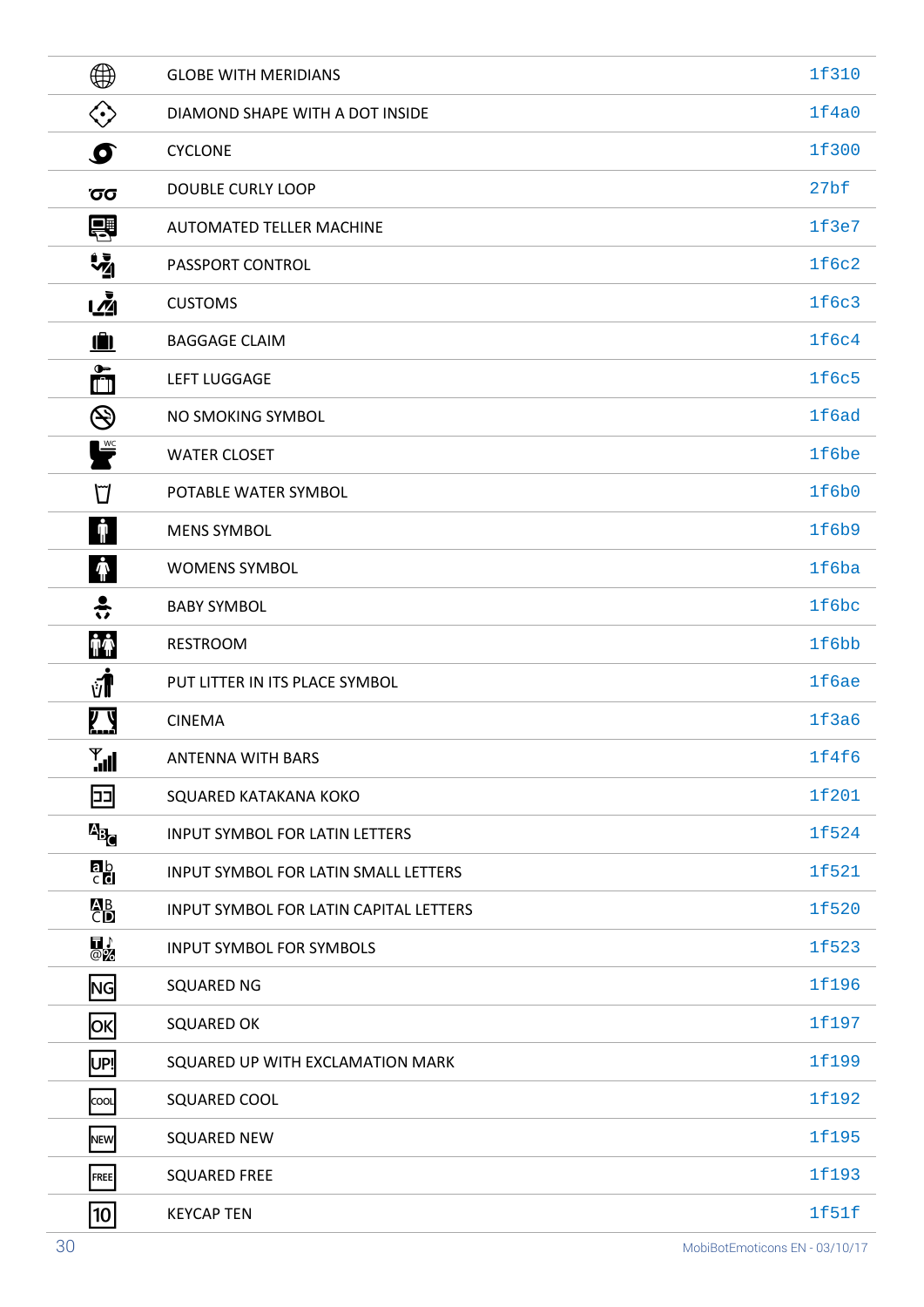| $\frac{12}{3}$                     | <b>INPUT SYMBOL FOR NUMBERS</b>                                                          | 1f522            |
|------------------------------------|------------------------------------------------------------------------------------------|------------------|
|                                    | <b>DOUBLE VERTICAL BAR</b>                                                               | 23f8             |
|                                    | BLACK RIGHT-POINTING TRIANGLE WITH DOUBLE VERTICAL BAR                                   | 23ef             |
|                                    | <b>BLACK SQUARE FOR STOP</b>                                                             | 23f9             |
|                                    | <b>BLACK CIRCLE FOR RECORD</b>                                                           | 23fa             |
|                                    | BLACK RIGHT-POINTING DOUBLE TRIANGLE WITH VERTICAL BAR                                   | 23ed             |
|                                    | BLACK LEFT-POINTING DOUBLE TRIANGLE WITH VERTICAL BAR                                    | 23ee             |
|                                    | <b>BLACK RIGHT-POINTING DOUBLE TRIANGLE</b>                                              | 23e9             |
|                                    | <b>BLACK LEFT-POINTING DOUBLE TRIANGLE</b>                                               | 23ea             |
|                                    | <b>BLACK UP-POINTING DOUBLE TRIANGLE</b>                                                 | 23eb             |
|                                    | <b>BLACK DOWN-POINTING DOUBLE TRIANGLE</b>                                               | 23ec             |
| ▲                                  | UP-POINTING SMALL RED TRIANGLE                                                           | 1f53c            |
| $\blacktriangledown$               | DOWN-POINTING SMALL RED TRIANGLE                                                         | 1f53d            |
| つく                                 | <b>TWISTED RIGHTWARDS ARROWS</b>                                                         | 1f500            |
| ¢                                  | CLOCKWISE RIGHTWARDS AND LEFTWARDS OPEN CIRCLE ARROWS                                    | 1f501            |
| ්                                  | CLOCKWISE RIGHTWARDS AND LEFTWARDS OPEN CIRCLE ARROWS WITH CIRCLED ONE<br><b>OVERLAY</b> | 1f502            |
| \$                                 | ANTICLOCKWISE DOWNWARDS AND UPWARDS OPEN CIRCLE ARROWS                                   | 1f504            |
| Ø                                  | CLOCKWISE DOWNWARDS AND UPWARDS OPEN CIRCLE ARROWS                                       | 1f503            |
| Þ                                  | <b>MUSICAL NOTE</b>                                                                      | 1f3b5            |
| 11 <sub>b</sub>                    | <b>MULTIPLE MUSICAL NOTES</b>                                                            | 1f3b6            |
| $\sigma$                           | <b>CURLY LOOP</b>                                                                        | 27 <sub>b0</sub> |
| ╈                                  | <b>HEAVY PLUS SIGN</b>                                                                   | 2795             |
|                                    | <b>HEAVY MINUS SIGN</b>                                                                  | 2796             |
|                                    | <b>HEAVY DIVISION SIGN</b>                                                               | 2797             |
| \$                                 | <b>HEAVY DOLLAR SIGN</b>                                                                 | 1f4b2            |
| $\oint \vec{\Psi}$                 | <b>CURRENCY EXCHANGE</b>                                                                 | 1f4b1            |
| $\sum_{END}$                       | END WITH LEFTWARDS ARROW ABOVE                                                           | 1f51a            |
| $\sum_{\text{BACK}}$               | <b>BACK WITH LEFTWARDS ARROW ABOVE</b>                                                   | 1f519            |
| $\bigoplus_{\text{ON}^{\text{I}}}$ | ON WITH EXCLAMATION MARK WITH LEFT RIGHT ARROW ABOVE                                     | 1f51b            |
| $\frac{1}{TOP}$                    | TOP WITH UPWARDS ARROW ABOVE                                                             | 1f51d            |
| $\sum_{SON}$                       | SOON WITH RIGHTWARDS ARROW ABOVE                                                         | 1f51c            |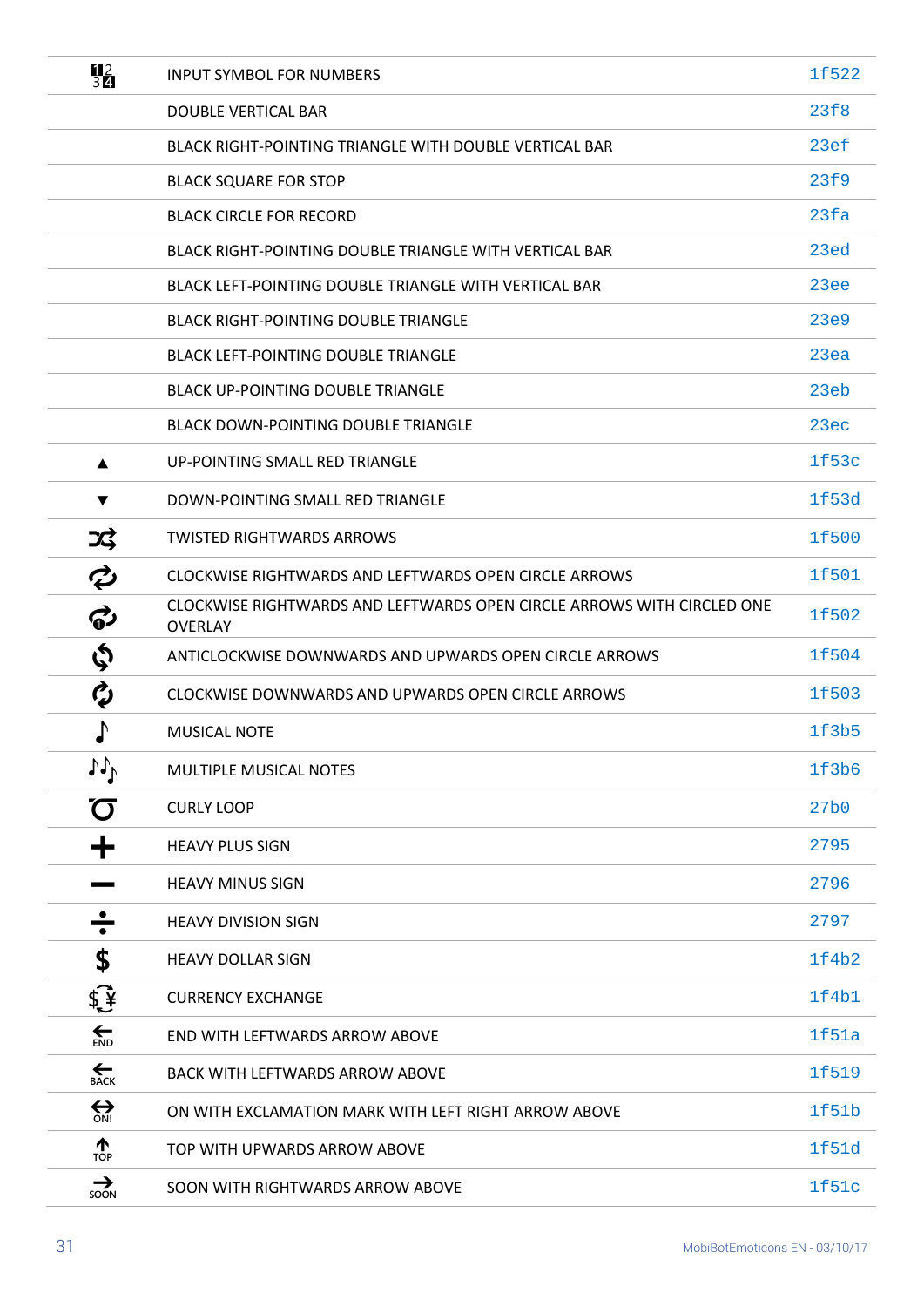| ◉                                                | <b>RADIO BUTTON</b>              | 1f518 |
|--------------------------------------------------|----------------------------------|-------|
|                                                  | <b>LARGE RED CIRCLE</b>          | 1f534 |
| ●                                                | LARGE BLUE CIRCLE                | 1f535 |
|                                                  | <b>UP-POINTING RED TRIANGLE</b>  | 1f53a |
|                                                  | DOWN-POINTING RED TRIANGLE       | 1f53b |
| My                                               | SMALL ORANGE DIAMOND             | 1f538 |
| ♦                                                | <b>SMALL BLUE DIAMOND</b>        | 1f539 |
| My                                               | LARGE ORANGE DIAMOND             | 1f536 |
| ♦                                                | LARGE BLUE DIAMOND               | 1f537 |
|                                                  | WHITE SQUARE BUTTON              | 1f533 |
|                                                  | <b>BLACK SQUARE BUTTON</b>       | 1f532 |
| ∎                                                | SPEAKER WITH CANCELLATION STROKE | 1f507 |
| ۷                                                | <b>SPEAKER</b>                   | 1f508 |
| (∎                                               | SPEAKER WITH ONE SOUND WAVE      | 1f509 |
| (∥)                                              | SPEAKER WITH THREE SOUND WAVES   | 1f50a |
|                                                  | BELL WITH CANCELLATION STROKE    | 1f515 |
|                                                  | <b>BELL</b>                      | 1f514 |
| $\blacklozenge$                                  | <b>CHEERING MEGAPHONE</b>        | 1f4e3 |
| (∜                                               | PUBLIC ADDRESS LOUDSPEAKER       | 1f4e2 |
|                                                  | <b>SPEECH BALLOON</b>            | 1f4ac |
|                                                  | <b>THOUGHT BALLOON</b>           | 1f4ad |
|                                                  | <b>RIGHT ANGER BUBBLE</b>        | 1f5ef |
| $\left  \boldsymbol{\mathbb{\mathbb{Z}}}\right $ | PLAYING CARD BLACK JOKER         | 1f0cf |
| $ {\mathcal Q} $                                 | <b>FLOWER PLAYING CARDS</b>      | 1f3b4 |
| $(\nu)$                                          | <b>CLOCK FACE ONE OCLOCK</b>     | 1f550 |
| $(\nu)$                                          | <b>CLOCK FACE TWO OCLOCK</b>     | 1f551 |
| $\left( 1\right)$                                | <b>CLOCK FACE THREE OCLOCK</b>   | 1f552 |
| $\left(\mathfrak{l}\right)$                      | <b>CLOCK FACE FOUR OCLOCK</b>    | 1f553 |
| $\left(\mathsf{I}\right)$                        | <b>CLOCK FACE FIVE OCLOCK</b>    | 1f554 |
| $(\mathsf{I})$                                   | <b>CLOCK FACE SIX OCLOCK</b>     | 1f555 |
| $\left( $                                        | <b>CLOCK FACE SEVEN OCLOCK</b>   | 1f556 |